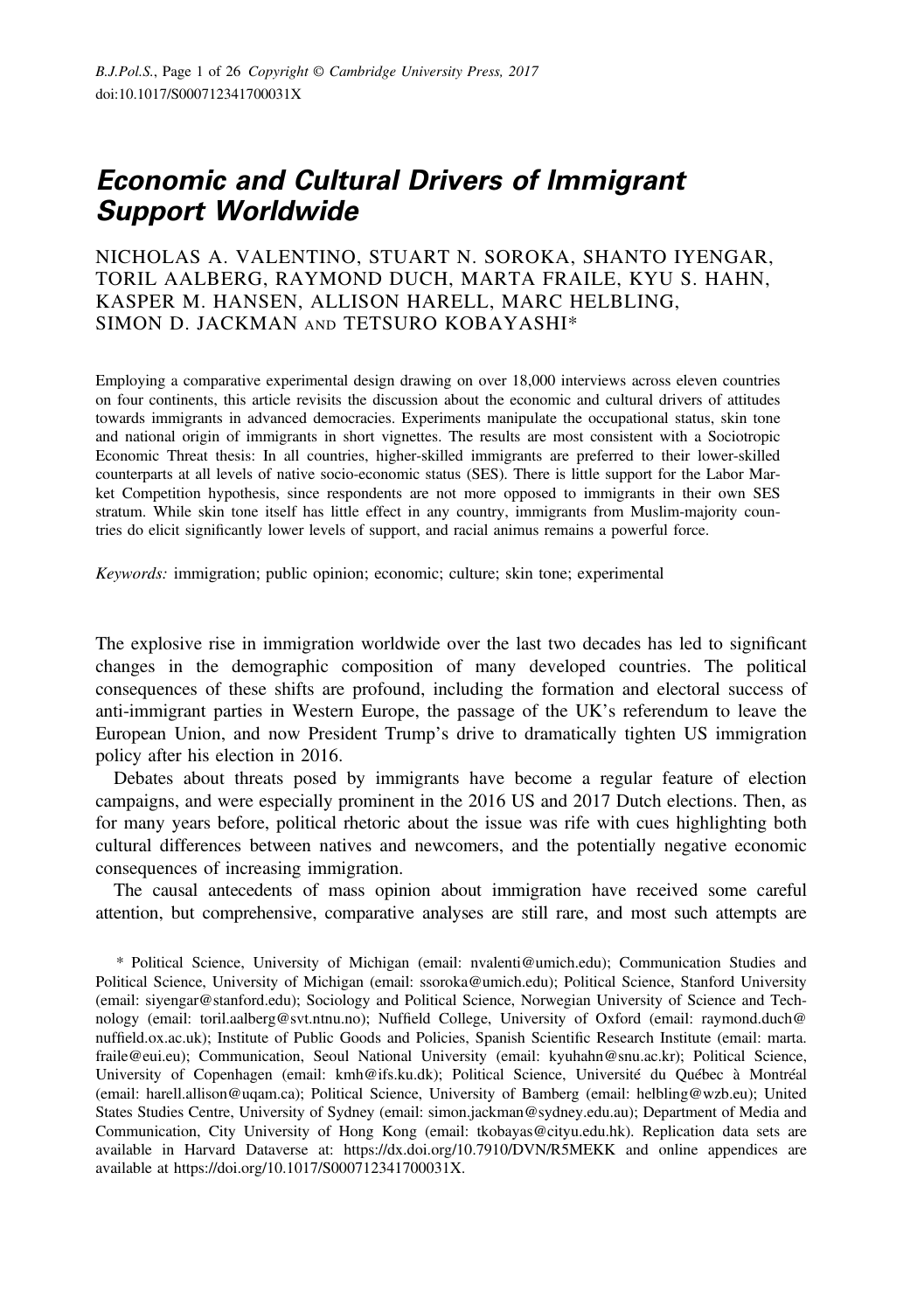survey-based correlational studies rather than experiments that can isolate specific causal mechanisms. One core debate focuses on the economic versus ethno-cultural drivers of opposition to new immigrants in advanced industrial nations. In this article, we present results from the largest systematic, cross-national and controlled experimental study of these explanations to date.

We conducted a series of survey experiments, fielded in nearly identical ways across eleven countries on four continents: Australia, Canada, Denmark, France, Japan, Korea, Norway, Spain, Switzerland, United Kingdom and the United States. Evidence from several of these individual country studies has presented elsewhere.<sup>1</sup> In addition, a collection of seven of these country studies focused on a separate hypothesis: the notion that 'person positivity' could explain why respondents express more favorable views towards individual immigrants than towards immigration policies in general.<sup>2</sup> The present article is the first complete analysis of all eleven countries in the omnibus study, adding evidence from several European countries in which immigration politics has become highly salient and contentious.<sup>3</sup>

Our main goal is to consider several specific economic threat hypotheses. Our results highlight an explanation for public opposition to immigration worldwide that has emerged in several individual country studies. Sociotropic economic concerns, stemming from the perceived burden that newcomers represent to the nation as a whole, seem to drive opposition in advanced industrialized democracies around the world.<sup>4</sup> At every SES level among our respondents, and across all the institutional systems under study, higher-skilled immigrants are strongly preferred. This pervasive pattern is broadly inconsistent with hypotheses based on narrow economic threats to particular native occupational groups, including the labor market competition hypothesis, concerns about the tax burden immigrants pose to those who pay a larger share of the social welfare costs for newcomers, or welfare chauvinism among native beneficiaries worried about competition for those scarce resources.

We also consider the impact of cultural forces. Observationally speaking, racial animus has been shown to play a consistently large role in opposition to immigration in countries.<sup>5</sup> Cultural differences between specific newcomers and the majority native population strongly predict opposition to immigration in many places and over time. Still, such differences are often highly correlated with the economic threats discussed above, and we know little about which differences matter most in the constellation of forces labeled 'cultural threats'. One of our goals, therefore, is to isolate and test factors that are often assumed to be driving cultural threats. Since one common 'marker' of racial difference is skin tone, we carefully manipulate it in our experiments, while holding other dimensions of difference constant. We also compare reactions to immigrants from Muslim-majority countries with those from non-Muslim nations. We are thus able to see the extent to which, beyond simply knowing if an immigrant is ethnically different, skin tone and religious affiliation matter.

We find that an immigrant's skin tone matters little on its own once the respondent knows that he hails from an ethnically distinct nation. However, immigrants from Muslim-majority countries are opposed at higher rates than other countries around the world. Finally, as many prior studies have shown, the correlation between self-reported racial animus and opposition to immigration remains robust.

<sup>1</sup> Harell et al. [2012;](#page-23-0) Turper et al [2015](#page-25-0).<br><sup>2</sup> Iyengar et al. [2013.](#page-24-0)<br><sup>3</sup> Iyengar et al. [2013](#page-24-0) included data from UK and Norway; we now add Denmark, Spain, France and Switzerland. <sup>4</sup> For a review of previous discussions of this hypothesis, see Hainmueller and Hopkins ([2015\)](#page-24-0). <sup>5</sup> Hainmueller and Hiscox [2010](#page-23-0); Kinder and Cam [2009;](#page-24-0) Side and Citrin [2007;](#page-24-0) Valentino, Brader, and

Jardina [2013](#page-25-0).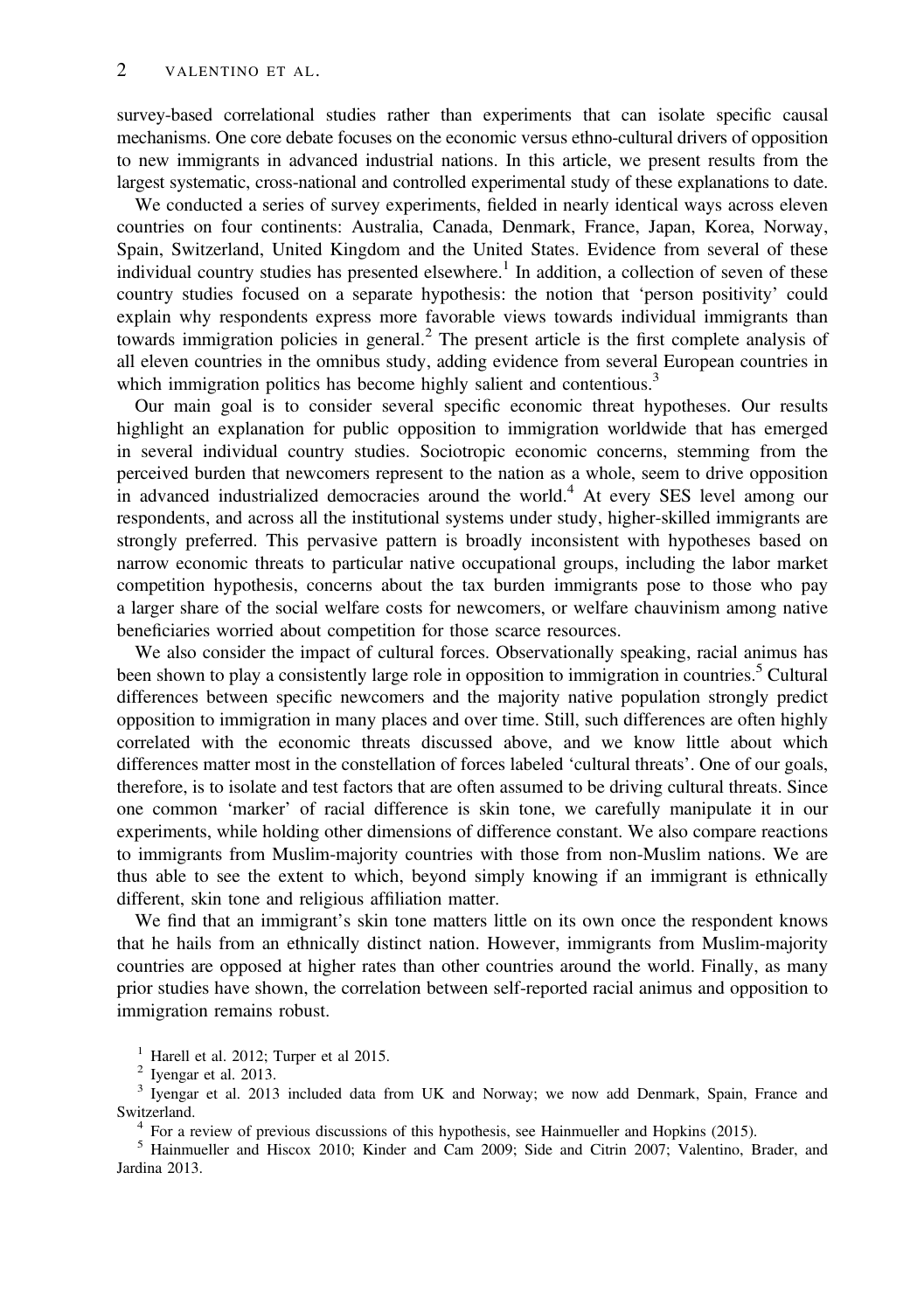## ECONOMIC VERSUS CULTURAL DRIVERS OF IMMIGRATION OPINION

Comprehensive reviews of the literature exploring the antecedents of immigration opinion have appeared relatively recently, $6$  so we undertake just a brief overview here.

## Economic Explanations

A substantial body of work has evaluated economic explanations for opposition to immigration in democratic publics. These explanations can generally be divided into two categories. The first focuses on the direct impact of competition between natives and newcomers for jobs and wages, while the second involves those who bear the costs of social welfare that newcomers demand.

1. Labor Market Competition Hypothesis. First, natives might oppose immigration most strongly when they compete directly with newcomers for jobs and wages. Consistent with this expectation is the well-established regularity that working-class citizens in the United States oppose immigration more than their wealthier countrymen, presumably because working-class immigrants represent a large proportion of newcomers.<sup>7</sup> Economic status is also correlated with support for immigration openness in Germany.<sup>8</sup> Malhotra et al. find that natives working in the tech sector are less enthusiastic than others about immigrants holding H1 visas, presumably because these newcomers compete for high-tech jobs.<sup>9</sup> Mayda finds that SES is most strongly correlated with support in countries where the difference between native and immigrant skill levels is largest. $10$ 

While the above results are consistent with the Labor Market Competition hypothesis, alternative explanations for these findings have been offered. First, economists have found that newcomers typically have only a small impact on wages and employment,<sup>11</sup> and that impact is highly contingent on contextual factors like the size and diversity of the national economy. Secondly, most observational studies cannot isolate variation in, or the impact of, immigrant skills.<sup>12</sup>

Careful work by Hainmueller and Hiscox has addressed some of these concerns. They find very little support for the notion that employment competition with newcomers drives immigration policy opinion, at least in the United States and Europe.<sup>13</sup> In European Social Survey data from 2003 they find high-skilled natives express greater support for immigration than their low-skilled countrymen regardless of the mix of low- versus high-skilled newcomers.<sup>14</sup> In a U.S. survey experiment, they find again that highly educated natives are more receptive to immigration regardless of immigrant skill levels.<sup>15</sup>

2. The Tax Burden Hypothesis. Other work has focused on the possibility that the impact of economic self-interest operates through concerns about the tax burden that new immigrants place on high-SES natives. For example, wealthy citizens may oppose immigration most in places where an influx of low-skilled newcomers is likely to boost social welfare costs.<sup>16</sup>

<sup>6</sup> See especially Hainmueller and Hopkins [\(2014](#page-23-0)), Ceobanu and Escandel [\(2010](#page-23-0)).<br>
<sup>7</sup> Scheve and Slaughter [2001](#page-24-0).<br>
<sup>8</sup> Clark and Legge [2009](#page-23-0); Pettigrew, Wagner, and Christ [2007](#page-23-0).<br>
<sup>9</sup> Malhotra, Margalit, and Hyunjung Mo [2013.](#page-24-0)

- 
- 
- 
- 
- 
- 
- 
- 
-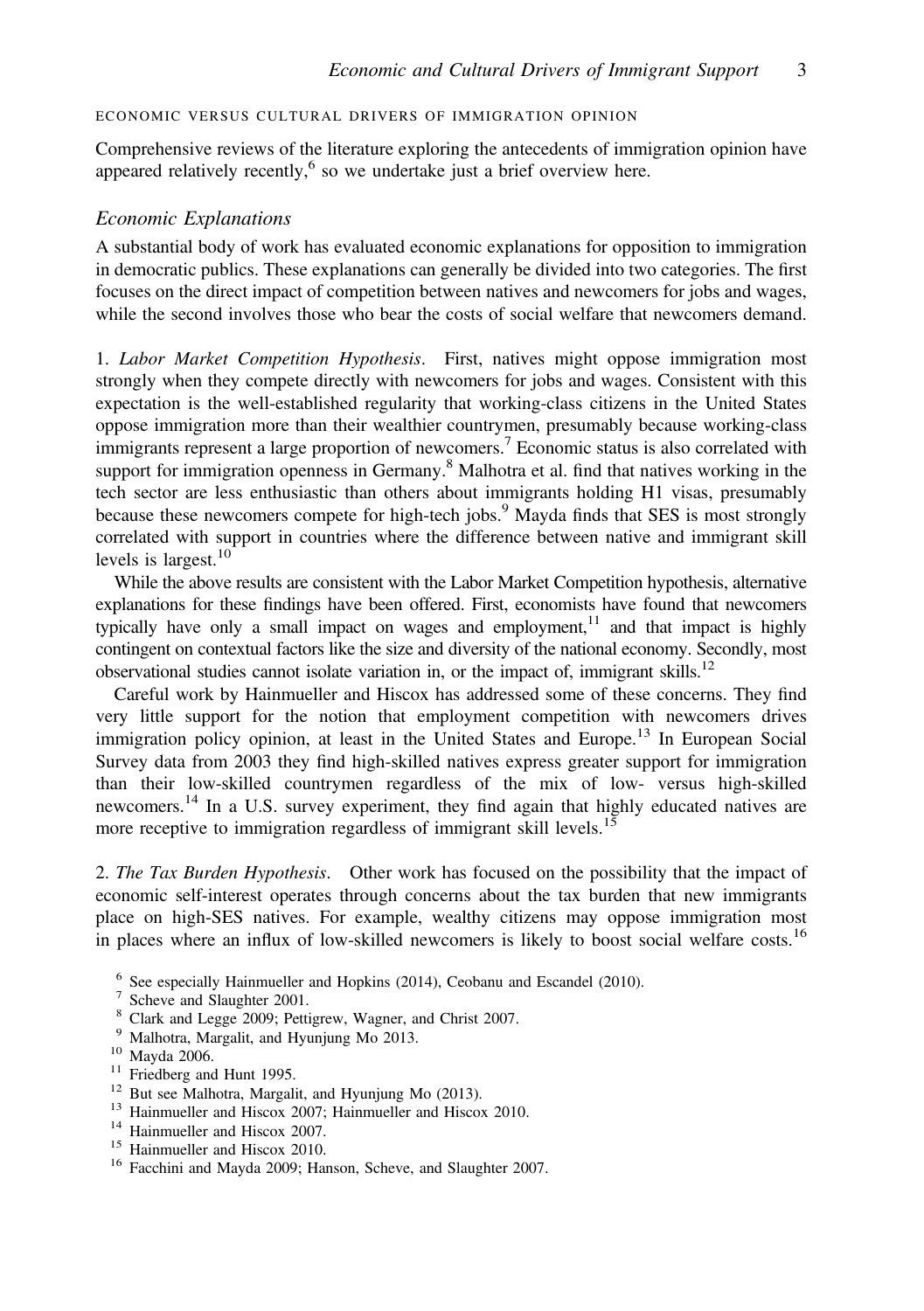Again, however, recent studies have offered little support for this hypothesis.<sup>17</sup> First, the fiscal implications of increasing immigration in a given nation are not obvious, since immigrants bring many economic benefits that offset their burden on domestic social welfare programs. Secondly, that low-skilled immigrants do not trigger greater opposition among high-SES natives, even in places with the most generous social welfare regimes.<sup>18</sup> Instead, *all* natives seem to prefer high- over low-skilled immigrants. Harell et al. also find that higher-skilled immigrants are strongly preferred in Canada and the United States.<sup>19</sup>

As it is most often discussed in the existing literature, the Tax Burden hypothesis is focused on the behavior of high-SES natives. A less-attended-to corollary is the welfare chauvinism of low-SES natives concerned about sharing a fixed (or narrowing) social welfare pie.<sup>20</sup> To the extent this operates, we would expect to see anti-immigrant sentiment most concentrated among low-SES natives, ceteris paribus.

Of course, if the Welfare Chauvinism and Tax Burden effects occur simultaneously, we might observe anti-immigrant attitudes among natives regardless of SES. If taxes on the wealthy are the central concern, then we should primarily see high-SES natives motivated by what they might have to give. If a fixed or shrinking social welfare pie is of central concern, then we should primarily see low-SES natives motivated by what they might not get. Note, however, that such effects are unlikely to occur simultaneously in any given country. In countries with flexible social welfare systems that expand to accommodate newcomers, the Tax Burden hypothesis should dominate because the wealthy will indeed pay more. In countries with fixed systems, the Welfare Chauvinism effect should be greatest because poor natives will be forced to share with newcomers. Since the flexibility of the welfare regime in a given country can only take on one value at a time, and since most systems are slow to change, opposition should not be equally strong among low- and high-SES natives. If it is, and especially if it is across countries with a variety of social welfare regimes, then a different process must be at work.

3. The Sociotropic Economic Threat Hypothesis. We suspect that if economic threats operate on public opinion at the societal level. For many, immigrants represent a sociotropic economic threat to the places where the respondent lives, rather than on them individually. Wong raises the important possibility that threats to a citizen's 'imagined community', which might vary from neighborhood to more expansive geographic boundaries, will matter most.<sup>21</sup> The media may influence which communities are important as well, since some evidence shows that national-level media narratives about immigration interact with changing local immigrant density, essentially priming conflict in some geographic areas but not others.<sup>22</sup> While our data do not allow us to examine smaller geographic units, such effects would help explain sociotropic findings in various country-level studies.

Observational evidence suggests that sociotropic economic concerns underlie opposition to immigration. Mass perceptions about the state of the economy are linked to variation in support for immigration policy openness.<sup>23</sup> Opposition to immigration also increases during

- 
- 
- 

<sup>17</sup> Hainmueller and Hiscox [2010;](#page-23-0) Tingley [2013.](#page-25-0)<br><sup>18</sup> Hainmueller and Hiscox [2010.](#page-24-0)<br><sup>19</sup> Harell et al. [2012.](#page-23-0)<br><sup>20</sup> Dancygier [2010](#page-23-0).<br><sup>21</sup> Wong 2010.<br><sup>22</sup> Hopkins 2010.<br><sup>23</sup> Abowd and Freeman [1991;](#page-22-0) Borjas and Freeman [1992](#page-23-0); Citr Foner [1964;](#page-23-0) Higham [1988\[](#page-23-0)1955]; Olzak [1992;](#page-24-0) Burns and Gimpel [2000.](#page-23-0)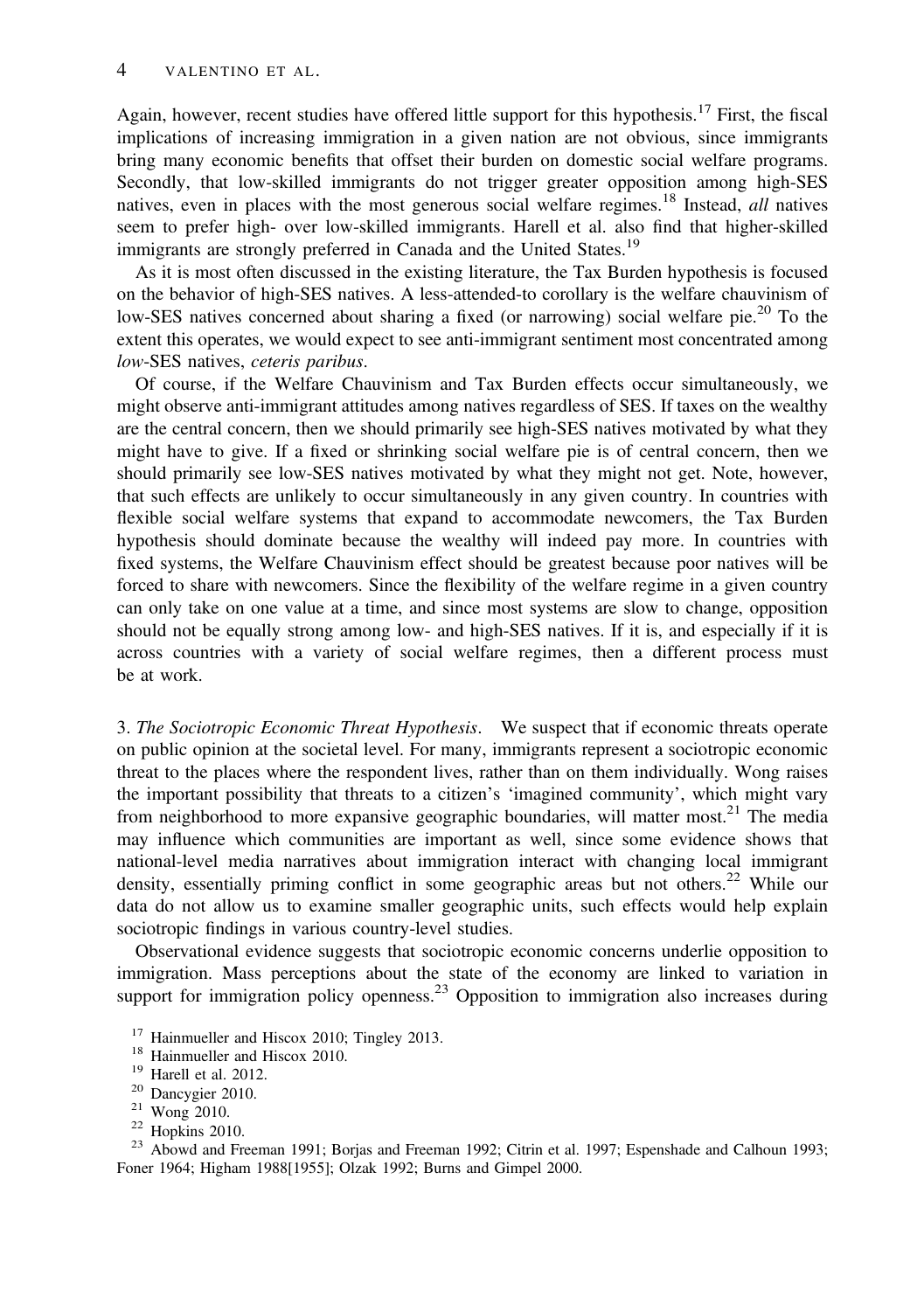national economic crises,  $24$  and tracks with the business cycle.<sup>25</sup> California's anti-immigration Proposition 187, dubbed the 'Save our State' initiative, may also have received unusually robust support due to the state's already strained educational, health and transportation infrastructure in the early  $1990s$ .<sup>26</sup> Yet not all evidence points in this direction. Sides and Citrin find that the state of the economy and the total number of recent immigrants in twenty-two European countries are uncorrelated with average sentiments towards newcomers.<sup>27</sup>

## Cultural Explanations

A literature exploring ethno-cultural explanations for immigration opinion has developed mostly in parallel with the one just reviewed. The most general and perhaps least controversial claim in this line of work is that symbolic values linked to group identities, conflicts, and prejudice lead citizens to oppose immigration even if it does not represent an economic threat.<sup>28</sup> Ethnocentrism, therefore, is put forth as the dominant alternative explanation to the economic hypotheses reviewed above.<sup>29</sup> A set of symbolic attitudes – including specific group  $\text{animosities}^{30}$  or general ethnocentrism<sup>31</sup> – has been shown to drive anti-immigrant sentiments in the United States, independent of the economic costs and benefits immigrants may bring to their new homeland.

Indeed, racial animosity often seems to overwhelm economic concerns as a predictor of hostility towards new immigrants.<sup>32</sup> Survey-based studies of the United States and European countries consistently show that attitudes about non-whites are powerful predictors of support for immigration.<sup>33</sup> Experimental work has also demonstrated the power of racial cues in the immigration debate. Brader, Valentino and Suhay manipulate images of immigrants in a news story that emphasizes either the costs or benefits of immigration for America's economy and culture.<sup>34</sup> They find that Latino immigrants make white Americans more anxious than those who hail from Europe, even when the social benefits/costs from immigration are held constant. Finally, a few studies have uncovered an interaction between economic and cultural forces: economic stressors can sometimes activate existing negative group sentiments,  $35$  or directly boost negative group attitudes which then drive up opposition to immigration.<sup>36</sup>

The general consensus, therefore, is that racial/ethnic 'others' are considered undesirable immigrants in most single-country studies. We still know little, however, about which dimensions of difference are most important, since existing studies often compare immigrants who are different on many different dimensions, confounding economic and cultural threats (as in the Brader et al. study that compares white European immigrants with those from Mexico).<sup>37</sup>

- 
- 
- <sup>24</sup> Gimpel and Edwards [1999](#page-23-0); Harwood [1983](#page-23-0); Lapinski et al. [1997](#page-24-0); Simon and Alexander [1993](#page-24-0).<br><sup>25</sup> Durr [1993;](#page-23-0) Stevenson [2001](#page-24-0).<br><sup>26</sup> Calavita [1996;](#page-23-0) Alvarez et al. [2000.](#page-22-0)<br><sup>27</sup> Sides and Citrin [2007](#page-24-0).<br><sup>29</sup> Sides and Citrin 2007.<br>
- 
- 
- 
- 
- 
- 
- [2004.](#page-25-0)  $36 \text{ Jackson}$  and Inglehart [1995;](#page-24-0) Quillian [1995.](#page-24-0)  $37 \text{ Brader}$ , Valentino, and Shay [2008](#page-24-0).
	-
	-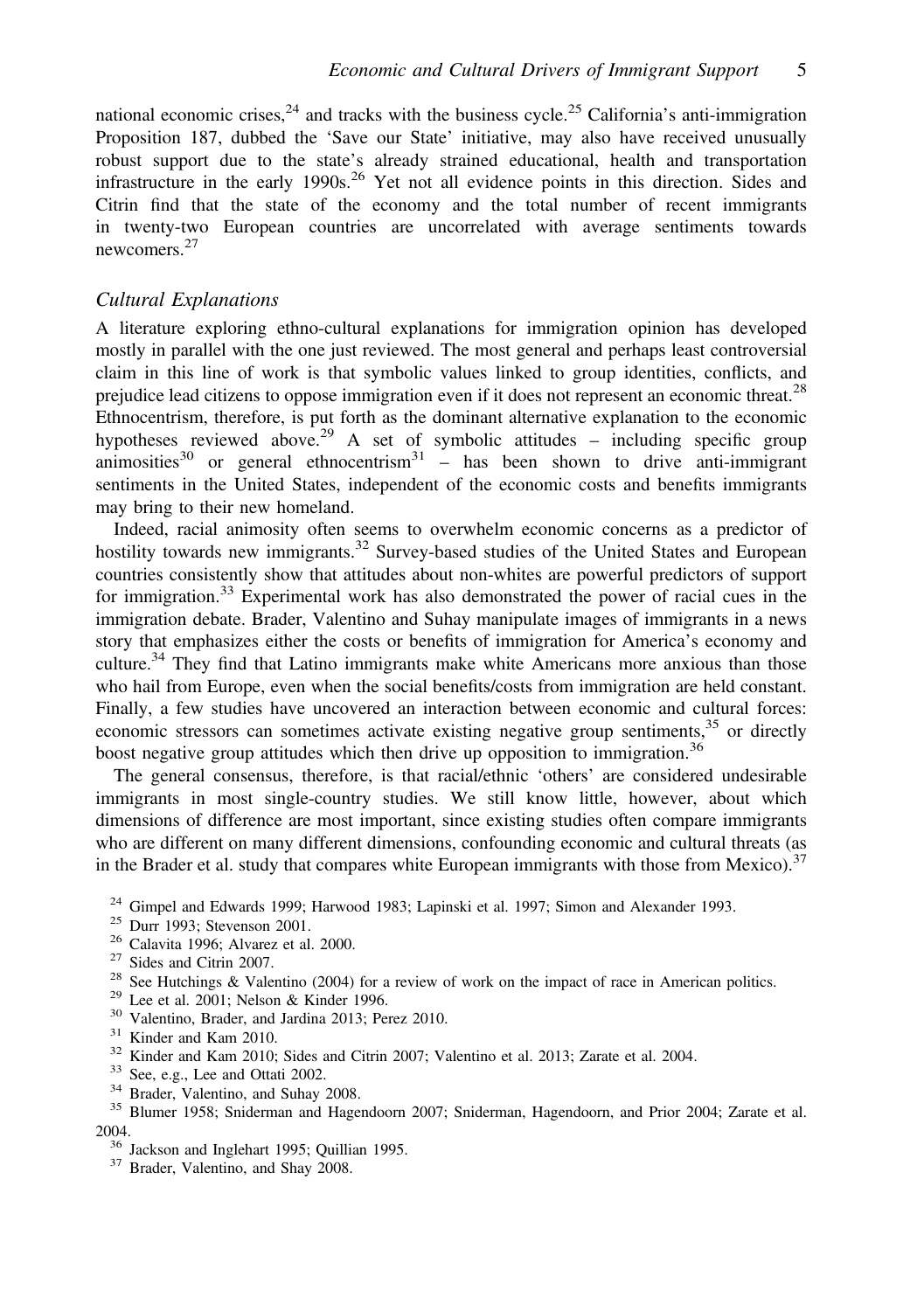We focus on two dimensions of cultural difference. One obvious marker of difference is skin color, which has been shown to influence the evaluations of political candidates in the United States.<sup>38</sup> However, few studies to date have explored whether purely visual markers of ethnicity, above and beyond other potential sources of cultural threat, alter reactions to immigrants. Ostfeld manipulates a variety of phenotypic markers and finds that Americans marginally disfavor those with non-European features, though much larger effects spring from information about whether immigrants are assimilating into American culture.<sup>39</sup> Hopkins also manipulates immigrant skin tone and found it had very little effect on policy opinions in a US sample.<sup>40</sup> We replicate this hypothesis across all eleven countries in our sample.

Another increasingly important dimension of cultural threat comes from religious distinctions, especially among immigrants from Muslim-majority countries. Since 9/11, the threat of Islamic terrorism has played an important role in the political strategies and rhetoric of many immigrant-receiving nations. The analysis that follows thus explores reactions to Muslim immigrants as well.

#### **HYPOTHESES**

We first test the Labor Market Competition hypothesis: opposition to immigration will be greatest among natives employed in job sectors similar to those of newcomers. Secondly, we examine the Tax Burden hypothesis: high-SES natives will oppose low-skilled immigrants most strongly, since the former pay disproportionately for any expansion of social welfare to serve such newcomers. Thirdly, we test the Welfare Chauvinism hypothesis: low-SES natives will oppose low-skilled immigrants most due to competition for nationally fixed social welfare benefits. Finally, we test the Sociotropic Economic Threat hypothesis: Regardless of their own socioeconomic status, natives will prefer high- over low-skilled immigrants across all countries.

If sociotropic economic concerns are operating, we might also expect them to be exacerbated when low-skilled immigrants are accompanied by children, but this effect should similar for natives at different levels of SES. High-skilled immigrants with dependents would presumably not pose additional social welfare costs, so we would not expect such cues to influence opinion. Further, the presence of children in an immigrant's family should not exacerbate concerns about job market competition. Our experimental design allows us to test these additional expectations. Finally, we perform additional analysis to test the Sociotropic Economic Threat hypothesis by examining whether the effect of immigrant skill level is constant across countries with more or less flexible welfare provision systems.

As mentioned above, we examine the impact of three factors related to cultural threat: skin complexion, religious difference and racial animus. We first explore whether immigrants with darker skin and/or Muslim religious affiliation (conveyed through Middle Eastern origin) are penalized compared to those with lighter skinned or non-Muslim national origins. We also expect respondents with conservative racial views – in this case those who score highly on the racial resentment scale – to oppose immigrants most strongly. Finally, we explore the possibility that economic and ethnocentric forces interact to alter opinions about immigration. For example, cultural threats may matter most in reaction to low-skilled immigrants, as other research has found. $41$ 

<sup>38</sup> Terkildsen [1993](#page-25-0); Weaver [2012.](#page-25-0)<br><sup>39</sup> Ostfeld [2017.](#page-24-0)<br><sup>40</sup> Hopkins [2015.](#page-24-0)<br><sup>41</sup> Brader, Valentino, and Suhay [2008](#page-23-0).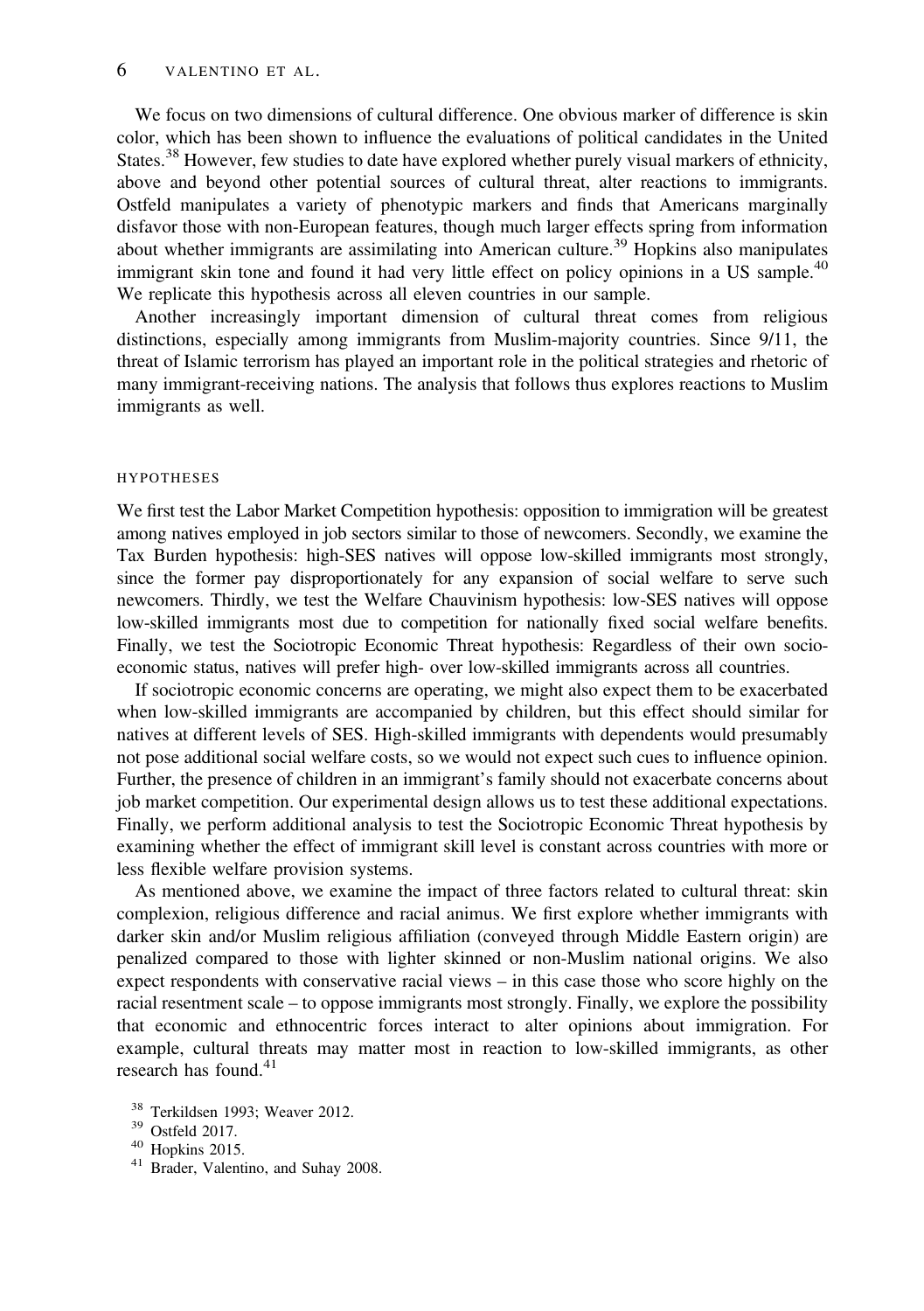## DATA AND METHODS

The effects of economic versus cultural forces are difficult to isolate in observational research. We thus deploy experiments that manipulate these factors independently in each country. Our studies span a wide range of developed democracies. Except for the few comparative studies from Europe cited above, most evidence about antecedents of immigration opinion is still drawn predominantly from the United States. The broadly cross-national quality of the current collection is perhaps its strongest feature, since it allows us to explore the degree to which a specific explanation generalizes across a wide variety of countries with different histories, governmental institutions, economies, cultures and immigration patterns. The article therefore makes at least three substantial contributions: (1) we conduct comparable experiments in eleven countries on four continents, (2) these experiments precisely compare the relative causal impact of economic threats and ethnic cues and (3) we examine heterogeneity in the impact of these cues across natives of different levels of socioeconomic status.

As previously mentioned, we drew online samples in each country (Australia, Canada, Denmark, France, Japan, Korea, Norway, Spain, Switzerland, United Kingdom and the United States). In all but four (France, Japan, Korea, Switzerland) we contracted with YouGov, an international survey firm that employs a matching technique for drawing respondents from self-selected online panels. In the remaining four countries where YouGov does not maintain a presence, samples were collected via individual firms that were able to match the methodology of YouGov quite closely.<sup>42</sup> Most of our studies were conducted during 2010, but a few were conducted between 2011 and 2013.

The online survey platform was necessary in order to present the visual racial cue  $-$  skin complexion – in conjunction with textual information about immigrants. Details about the methodology by which YouGov produces representative web samples are available in Vavreck and Iyengar.<sup>43</sup> YouGov samples have been found to match census-based population parameters quite closely; therefore we are comfortable presenting country-level descriptives below (see Table 3). That said, our focus here is mostly on the causal effects of experimental manipulations of skill level, skin complexion, family status and religious affiliation. A main benefit of using YouGov is that samples span a broad and diverse cross section of the population in each country.

We delivered our manipulations through vignettes about immigrants containing text and images varying the skill level (high and low), family status (single or married with children), national origin (Middle Eastern versus Latin American/Asian) and racial phenotype (Afrocentric, non-Afrocentric) of an individual immigrant. We prepared a brief paragraph describing specific individuals hoping to come to the countries in our study. Participants read two short vignettes (ten sentences each, approximately 125 words), describing two different individuals hoping to emigrate in the near future.

Both vignettes described immigrants of the same occupational status and skin tone. In other words, each subject read about immigrants at only one level of skill and of similar complexion in the 2\*2 factorial, between-subjects design. Both immigrants were described as young men seeking to obtain temporary employment in the respondent's county with the hope of eventually acquiring citizenship. In the high-status condition, one immigrant worked as a computer programmer while the other was an engineer. In the low-status vignettes, immigrants worked in construction or landscaping. We also randomly described one of the immigrants in each pair of vignettes as married with small children.

 $42$  Full details of the alternative firms are located in the online appendix.  $43$  Vavreck and Iyengar [2011.](#page-25-0)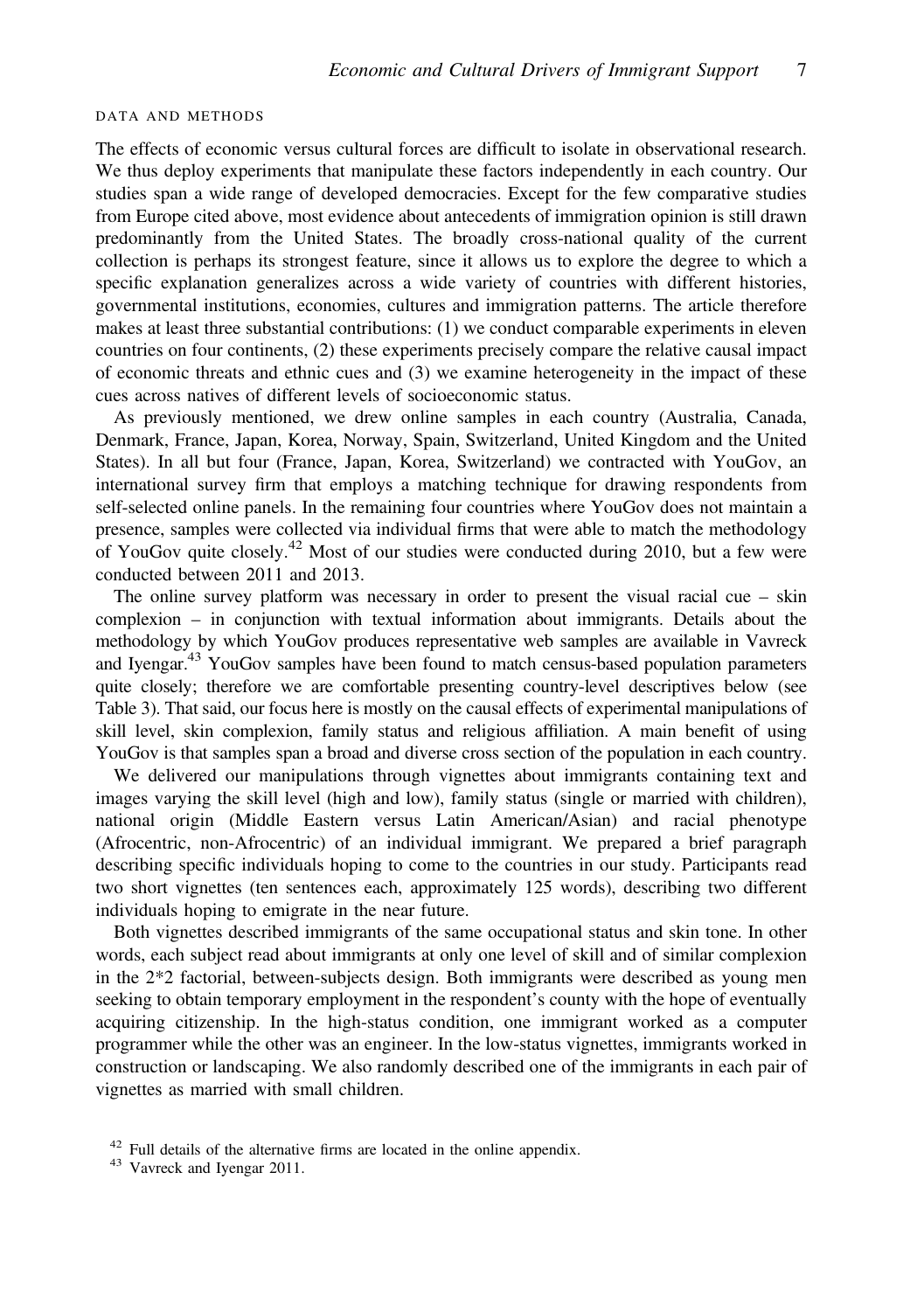Subjects read the following introduction: 'Now we want to ask you some questions about a couple of individuals who are interested in coming to <respondent's country> as immigrants. The first candidate is  $\leq$  immigrant's name $\geq$ . Please take a minute and read about his background.' Table 1 contains the details of our manipulations. The examples are from the US study, but the language in every country study was as similar to these as possible after translation. Elements other than job skill were varied across treatments (name, country of origin, family status), and these are italicized in the table but not in the version the respondent read. The order of the vignettes was varied randomly. Each vignette was accompanied by a photograph that varied the complexion of the immigrant.

To maximize the relevance and realism of the vignettes, we chose immigrants from a non-Muslim majority country that would be recognizable to most respondents as a common sending nation. The second vignette described an immigrant from the Middle East. In all countries except Spain, this second immigrant came from Kuwait. In Spain, the Muslim immigrant hailed from Morocco. The Middle Eastern cue enables us to evaluate the distinct reaction to Muslim immigrants. The Kuwaiti immigrant provides a conservative test, since this country is not typically viewed as a source of radicalism. These comparisons are within subjects, because each respondent read one vignette about a Middle Eastern immigrant and one from another country (for example, Sri Lanka, Mexico, Serbia, Brazil, Poland and Ecuador). Table 2 displays the national origin of each immigrant in the vignettes for each country.

We manipulated racial complexion precisely and subtly in order to construct a conservative test of the hypothesis that skin complexion, above and beyond other dimensions of ethnic difference, influences tolerance towards immigrants. It is important to note that the immigrants in these vignettes were ethnically distinct from the majority native population (white European, Australian or Asian). This makes for a particularly precise test of the independent role of skin color.

To manipulate skin tone, we first selected photographs of six young males to represent the eight nationality groups featured in the vignettes. The pictures used to represent the Moroccan immigrant in the Spanish study and the Kuwaiti in most other studies are identical; the picture used to create the Brazilian image in the Japanese study and the Mexican image in the US study are also identical. Next, we selected a stereotypic Afrocentric and Eurocentric young male face from a database of photographs that had been rated for stereotypicality, attractiveness and age by American college students. The two images we selected were rated similarly on all three attributes. We then used statistical morphing software (FaceGen) to combine the image of each immigrant with either the stereotypically African or European image. [Figure 1](#page-9-0) displays an example of our complexion manipulation for the Kuwaiti immigrant. On the far left appears the Afro-centric face used in every country, and on the far right is the Eurocentric face we selected. On the middle left, we have a typical Kuwaiti face morphed 60:40 with the African image. On the middle right, we combine the same Kuwaiti image with the European face, using the same ratio (60 percent Kuwaiti, 40 percent European). The resulting visual manipulation simply conveyed more or less Afrocentric/Eurocentric facial features in a typical immigrant face without altering any other characteristics.<sup>44</sup>

Based on prior experience with face morphing, $45$  this procedure provided a subtle but sufficiently visible manipulation of non-verbal racial cues. Our operational indicator of

<sup>44</sup> We selected the prototypical faces from Dr. Jennifer Eberhardt's face database (Stanford University, Psychology Dept). This database includes 100 Afrocentric and Eurocentric faces that were rated by student judges for stereotypicality, attractiveness and age. We selected two exemplars of each category with high stereotypicality ratings that were matched for attractiveness and age. <sup>45</sup> Bailenson, Iyengar, and Yee [2008.](#page-22-0)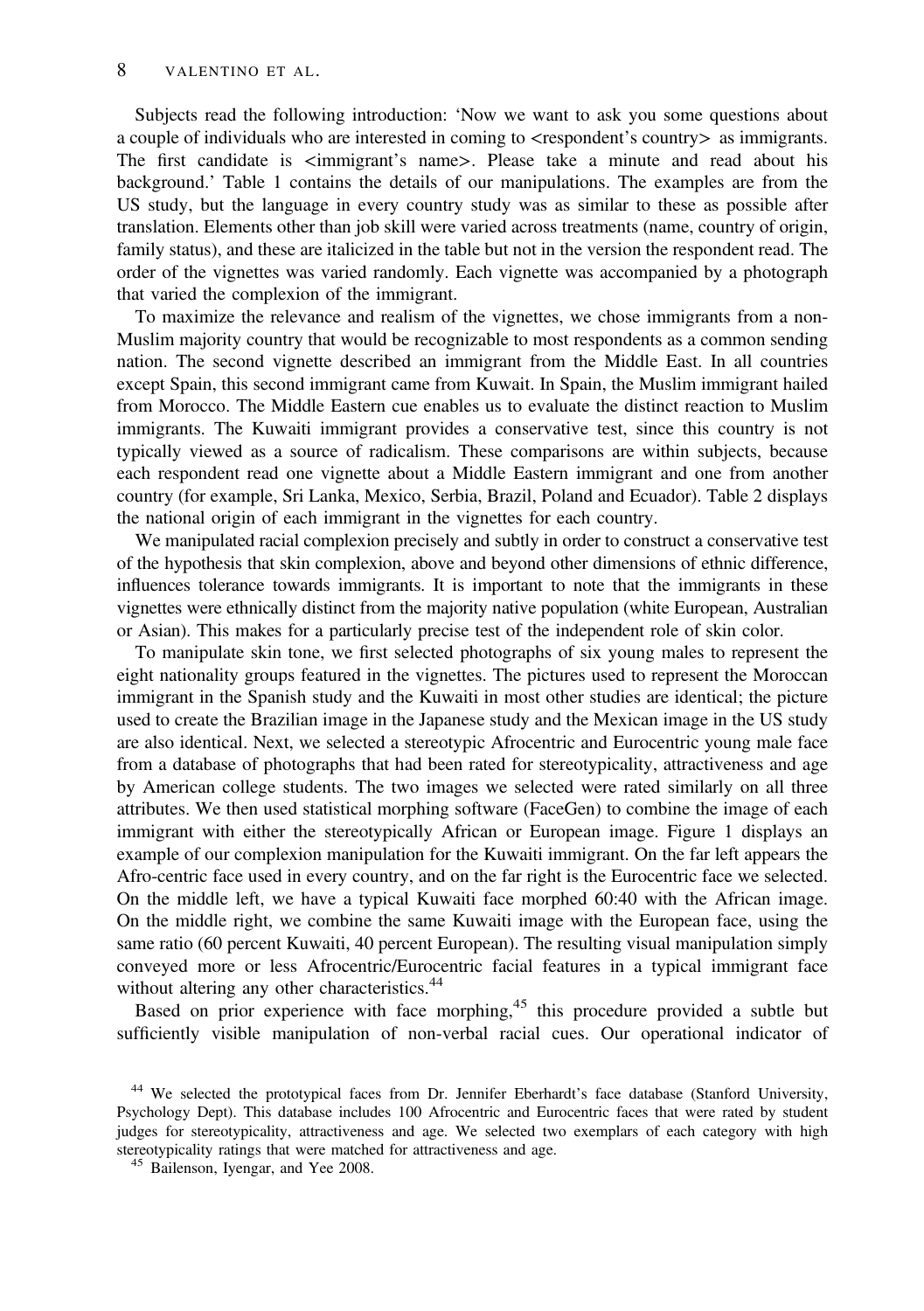| <b>High Status Examples</b>                                                                                                                                                                                                                                                                                                                                                                                                                                                                                                                                                                                                                                                                                                | Low Status Examples                                                                                                                                                                                                                                                                                                                                                                                                                                                                                                                                                                                                                                                                                                                                                                                                                                                  |
|----------------------------------------------------------------------------------------------------------------------------------------------------------------------------------------------------------------------------------------------------------------------------------------------------------------------------------------------------------------------------------------------------------------------------------------------------------------------------------------------------------------------------------------------------------------------------------------------------------------------------------------------------------------------------------------------------------------------------|----------------------------------------------------------------------------------------------------------------------------------------------------------------------------------------------------------------------------------------------------------------------------------------------------------------------------------------------------------------------------------------------------------------------------------------------------------------------------------------------------------------------------------------------------------------------------------------------------------------------------------------------------------------------------------------------------------------------------------------------------------------------------------------------------------------------------------------------------------------------|
| Treatment:<br>Kuwaiti, programmer, no family.<br>a job as a <i>computer programmer</i> . Eventually, he would like to settle in the<br>US and become an <i>American</i> citizen. He is 30 years old and lives in<br><i>Kuwait City</i> . His father is in poor health and is no longer able to work.<br><i>Rashid</i> helps pay for his parents' living expenses and for the education of<br>his two younger brothers and one sister. Rashid completed his<br>undergraduate degree in computer science at <i>Kuwait University</i> . After<br>graduating, he has worked at <i>Polywell Computers</i> as a quality assurance<br>technician. He recently enrolled in an online language institute to learn<br>English.       | Treatment:<br>Kuwaiti, construction worker, family.<br>Rashid Siddiqui is a native of Kuwait. He wants to come to the US and find Rashid Siddiqui is a native of Kuwait. He wants to come to the US and find<br>a job as a construction worker. Eventually, he would like to settle in the<br>US and become an American citizen. He is 30 years old and lives in<br>Kuwait City. Roberto and his wife have two sons and one daughter. His<br>father is in poor health and no longer able to work. Rashid helps pay for<br>his parents' living expenses and also for the education of his two younger<br>brothers and one sister. Rashid is a graduate of Khalifa School $-$ a<br>vocational high school in Kuwait. After graduating, he has held various<br>part-time jobs including construction worker, taxi driver, and house<br>painter. He is learning English. |
| Treatment:<br>Mexican, engineer, family.<br>be an <i>engineer</i> . He would like to bring his young family to live with him<br>and for them to become US citizens. He is 28 years old and currently lives<br>in Mexico City. Roberto and his wife have two sons and one daughter. His<br>parents are elderly and depend on him for financial support.<br>Roberto received his undergraduate degree in structural engineering at<br>Universidad Tecnológica de México. After graduating, he was hired by<br><i>Polywell Computers.</i> After graduating, he has worked at <i>Polywell</i><br><i>Computers</i> as a quality assurance technician. He recently enrolled in an<br>online language institute to learn English. | Treatment:<br>Mexican, landscaping, no family.<br>Roberto Sanchez comes from Mexico. He would like to come to the US to Roberto Sanchez is a native of Mexico. He wants to come to the US and find<br><i>work in landscaping.</i> Eventually, he would like to settle in the US and<br>become an American citizen. He is 30 years old and lives in <i>Mexico City</i> .<br>His father is in poor health and no longer able to work. <i>Roberto</i> helps pay<br>for his parents' living expenses and also for the education of his two<br>younger brothers and one sister. Roberto is a graduate of <i>Escuela Técnico</i><br>$-$ a vocational high school in <i>Mexico City</i> . After graduating, he has held<br>various part-time jobs including construction worker, taxi driver, and<br>house painter. He is learning English.                                 |

Note: words in italics vary across treatments. Respondents receive either (a) two high-status vignettes, or (b) two low-status vignettes. With the betweensubjects skill manipulation, there are two additional (orthogonal) manipulations: (1) immigrant name, source country and school name (ethnicity cues), and (2) the (non-) mention of the immigrant'<sup>s</sup> wife and kids (family status cue).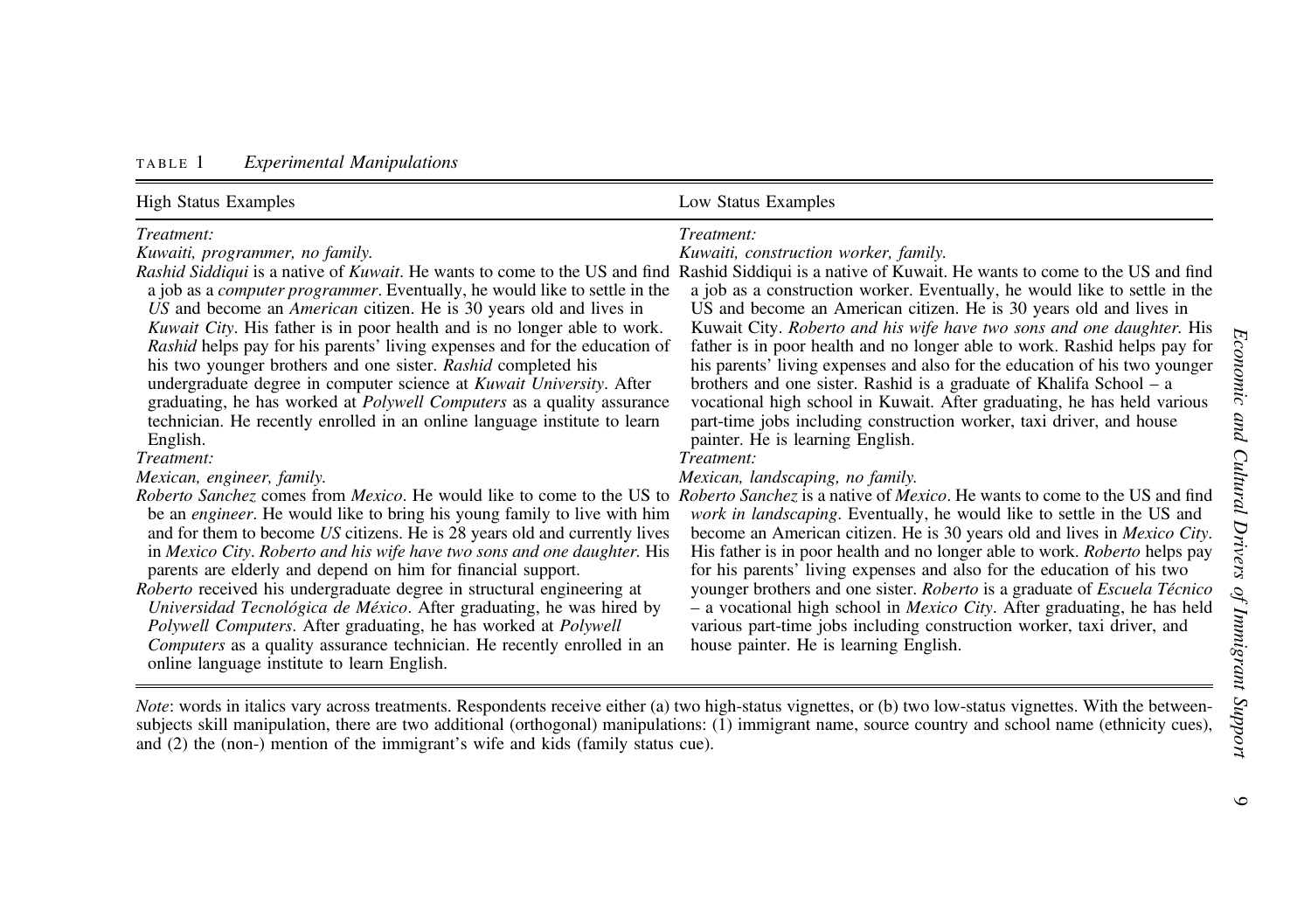| Country study        | Common immigrant<br>source country | Middle Eastern<br>source country |
|----------------------|------------------------------------|----------------------------------|
| Australia            | Sri Lanka                          | Kuwait                           |
| <b>United States</b> | Mexico                             | Kuwait                           |
| Canada               | Sri Lanka                          | Kuwait                           |
| United Kingdom       | Sri Lanka                          | Kuwait                           |
| Norway               | Sri Lanka                          | Kuwait                           |
| Switzerland          | Serbia                             | Kuwait                           |
| Korea                | Sri Lanka                          | Kuwait                           |
| Japan                | <b>Brazil</b>                      | Kuwait                           |
| France               | Poland                             | Kuwait                           |
| <b>Denmark</b>       | Sri Lanka                          | Kuwait                           |
| Spain                | Ecuador                            | Morocco                          |

<span id="page-9-0"></span>TABLE 2 Country of Origin for Immigrants in Vignettes for each Nation Study



Fig. 1. Example of facial Afrocentrism/Eurocentrism manipulation: the Kuwaiti applicant

Afrocentrism is the 'face-mean-value' (FMV) score. Values range from 0 (lightest) to 1 (darkest). In the South Asian-Eurocentric condition, the average FMV score was 0.55; in the Afrocentric condition it was 0.71. The corresponding entries for the Middle Eastern condition were 0.56 and 0.73, respectively. [Figure 2](#page-10-0) displays all six image pairings used in the eleven countries.

As an additional manipulation check, we provided photographs to a separate sample of judges from around the world drawn from Amazon Mechanical Turk (MTurk). We asked these MTurk workers to rate the pictures according to complexion and attractiveness. All eight images were rated by at least ninety out of a total of 128 judges, and no judge rated a single image twice. The sample was split evenly between American and international judges. MTurk workers rated all the faces on a scale ranging from 'extremely dark' to 'extremely light' and from 'very attractive' to 'very unattractive'. The dark–light ratings differed significantly across the two levels of the Afrocentrism/Eurocentrism manipulation  $(p<0.01)$ , but there were no differences in the ratings of attractiveness between the Afrocentric versus Eurocentric faces.

After reading each vignette, participants answered three questions to gauge attitudes about permitting the individual to enter the country for work and, eventually, to gain citizenship. The first question asked 'Given what you know about  $\langle$  applicant's name  $>$  do you think his application for a work permit should be approved or rejected?' (Approved, Rejected, Can't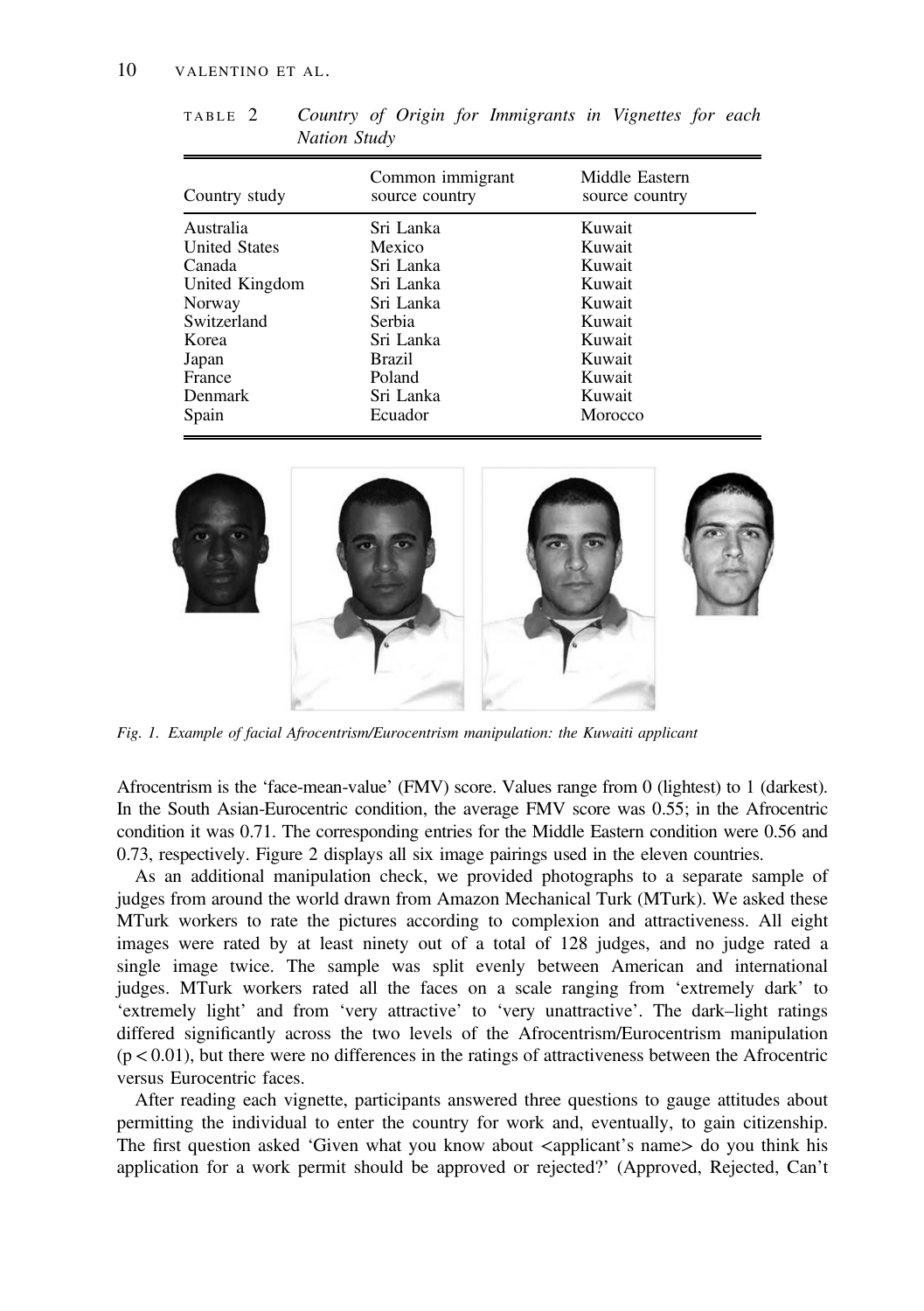<span id="page-10-0"></span>

Fig. 2. Complexion manipulations for immigrants used in all country studies

Say). The answers to this question were scored 2 for approving, 0 for rejecting and 1 for undecided. The second question asked 'If his application were approved, for how long should he be permitted to work?' (6 months, 1 year, 2 years, or 3 years). These answers were coded 6 months = 0, 1 year = 1, 2 years = 2, 3 years = 3. Finally, respondents were asked 'Assume that <applicant's name> comes to the US on a work permit and then he decides to apply for American citizenship. Do you think his citizenship application should be approved or rejected?' (Approved, Rejected, Can't Say). The answers to this question were scored 2 for approve, 0 for reject and 1 for undecided. Each question was rescaled from 0 to 1, and then the three questions were summed and again rescaled to produce a 0–1 Immigrant Approval Scale for each candidate.<sup>46</sup> These items formed a highly reliable scale (Cronbach's Alpha =  $0.84$  and  $0.85$  for the first and second candidates, respectively).

We also measured the SES of our respondents in each country, since our hypotheses posit that the impact of immigrants' job status will vary across levels of native SES. We measure respondent SES using dichotomous indicators of education, occupation and income. We coded education as less than college versus at least some college. Education is the only measure of SES available for all countries. Occupation was coded as blue collar or service equal to 'low' and professional or skilled labor as 'high'. This measure was available for eight countries: Australia, Canada, Denmark, France, Japan, Korea, the UK and the US. Income was coded as low for below the country's median income and high for above. Respondent income was available for all countries except Norway. While these binary measures are blunt indicators of SES, they are appropriate for making

<sup>&</sup>lt;sup>46</sup> In Denmark only, respondents who said that the candidate should not be given a work permit were not asked the 'length of stay' question. For comparability across countries, we imputed values for the Danish sample on this variable. We assigned the mean value on the second question drawn from respondents (0.6 on the 0–3 point scale) from other countries who said they would reject the work permit in the first question.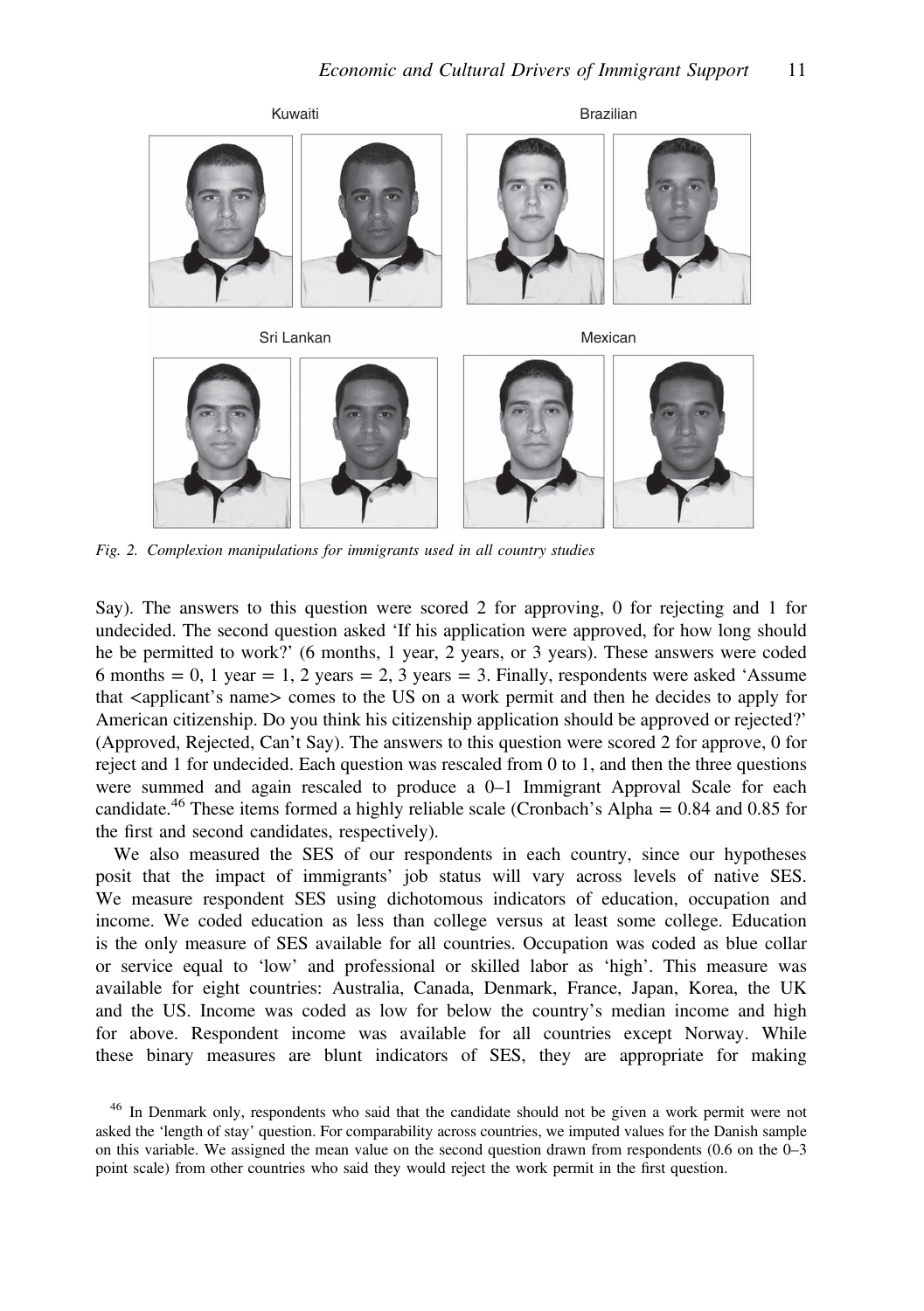comparisons across so many countries with different educational, occupational and income distributions.<sup>47</sup>

As mentioned above, each respondent read two vignettes, so our analytic strategy combines reactions to both. We model effects using a pooled analysis in which each respondent–vignette combination is a separate case. In other words, each vignette is treated as a case in a withinsubjects experimental design. In total we have over 30,000 respondent–vignette pairs (although the total differs slightly across models due to missing data in some independent variables such as income); within-country estimations rely on between 1,500 and 6,800 respondent–vignette pairs, depending on the country. This panel estimation strategy is ideally suited to capturing the impact of racial cues, alongside other factors, averaged across multiple vignettes. The estimation relies on a multilevel mixed-effects regression, fit using maximum likelihood, with random effects for respondents alongside fixed effects for (1) treatments and (2) a limited set of control and/or moderating variables. Within-country estimations are unweighted, but the combined results use weighting that ensures each country contributes equally to the omibus results.

#### RESULTS

We first examine support for the immigrants described in our vignettes across all the countries studied. Table 3 displays mean responses for each country on three indicators: approval of a work permit, allowing the immigrant to say 2 or 3 years (as opposed to 1 year or less), and approving citizenship. Since each respondent in each country read two vignettes, these percentages capture the average response to both of the vignettes they read. The pattern of results across countries is identical if we report reactions to either the first or second immigrant presented to each respondent.

Table 3 suggests that support for the immigrants in our vignettes was surprisingly high in many of the countries we studied. Support was lowest in the UK, where only 37 percent of citizens approved of a work permit. Support for granting the work permit was highest in Korea, at nearly 66 percent. That said, in eight out of the eleven countries, at least 50 percent of the sample supported granting a work permit. Similarly large pluralities, and often majorities, in each country thought the immigrants they read about should be allowed into the country for at least 2 years to work. The lowest support on this dimension came from Denmark, at 30 percent and the UK, at 33 percent. Again, Korea topped the scale at 63 percent. Finally, support for granting citizenship is displayed in the third column of Table 3. Here we find somewhat less enthusiasm, with support ranging from a low of just under 20 percent in the UK to a high of 50 percent in Korea. Seven out of eleven countries fell between 30 and 40 percent support on this dimension.

Table 3 also displays the mean score on the scale we constructed from the combined answers to these three questions. Recall that a score of 0 on the overall support scale indicates the respondent would reject the immigrant's application for a work permit, would choose the shortest time available in country if the application were approved (6 months), and would also reject the immigrant's application for citizenship. A 1 on the scale would mean the individual

<sup>47</sup> It is possible that non-white respondents respond differently to skin tone manipulations. Respondent race/ ethnicity was captured, using nationally appropriate (but not cross-nationally consistent) categories, in seven countries: Canada, France, Japan, Switzerland, South Korea, the UK and US. Only the US data contain sizeable numbers of non-white respondents. We thus do not exclude non-whites, nor do we include an interaction with respondents' race in the models we present. Doing so makes little difference, however, most likely due to the scarcity f non-whites in our samples.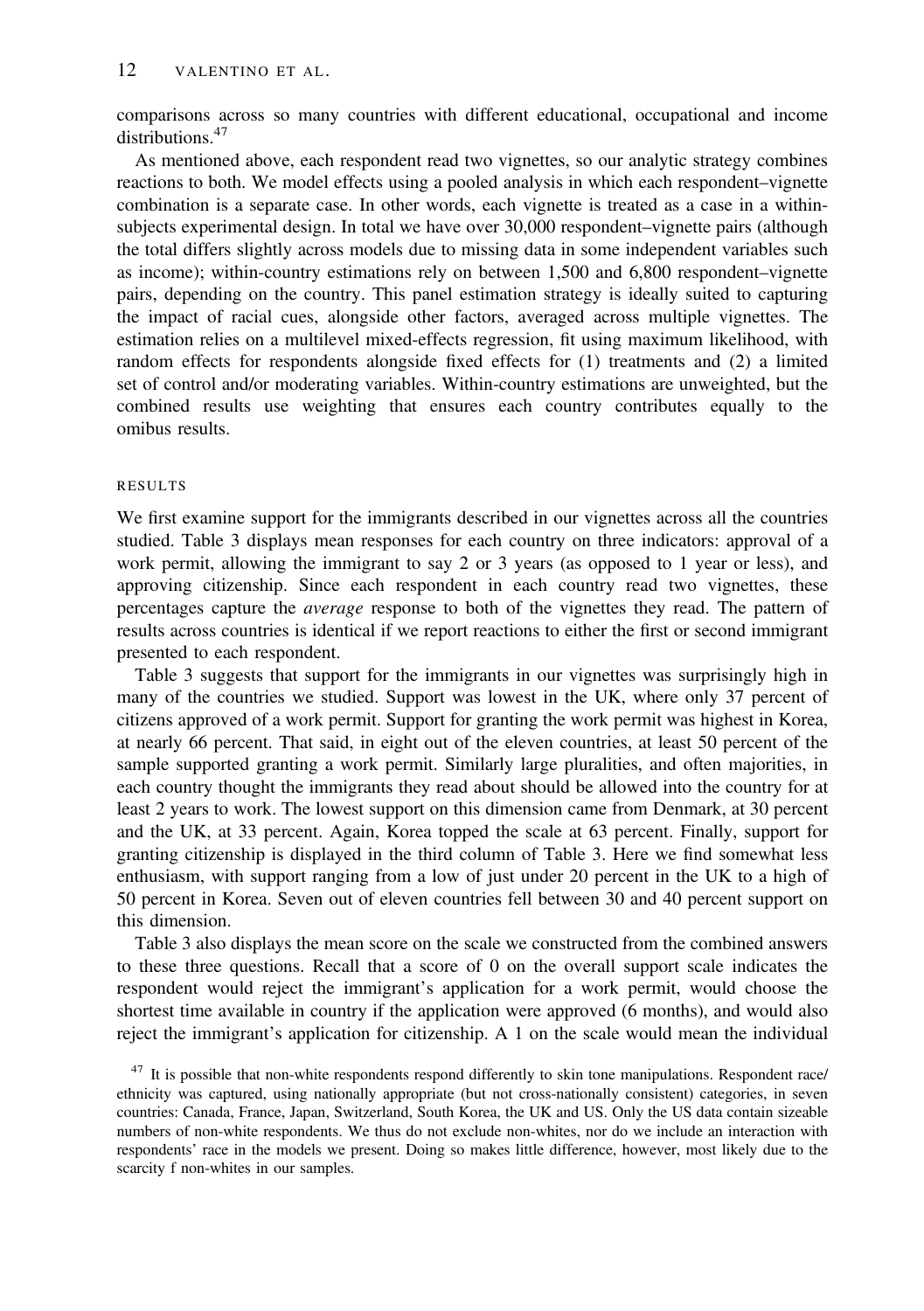|                 |       |                                                              |                                       | Overall Support<br>$(0-1)$ |           |
|-----------------|-------|--------------------------------------------------------------|---------------------------------------|----------------------------|-----------|
| Country         | Q1    | Q <sub>2</sub><br>Approve Work Permit Allow 2 or 3 year stay | Q <sub>3</sub><br>Approve Citizenship | Mean                       | <b>SD</b> |
| AU              | 50.3% | 45.8%                                                        | $32.1\%$                              | 0.535                      | 0.341     |
| <b>CA</b>       | 56.6% | $45.1\%$                                                     | 44.6%                                 | 0.601                      | 0.320     |
| DK              | 51.7% | $30.4\%$                                                     | 38.9%                                 | 0.514                      | 0.348     |
| <b>FR</b>       | 47.9% | 42.6%                                                        | 37.9%                                 | 0.550                      | 0.333     |
| JP              | 53.2% | 55.5%                                                        | 31.5%                                 | 0.618                      | 0.279     |
| <b>KR</b>       | 65.9% | 62.8%                                                        | 50.6%                                 | 0.676                      | 0.282     |
| N <sub>O</sub>  | 48.9% | 56.5%                                                        | 33.2%                                 | 0.555                      | 0.355     |
| ES              | 61.1% | 36.1%                                                        | 46.6%                                 | 0.573                      | 0.326     |
| <b>CH</b>       | 55.5% | 43.3%                                                        | 30.8%                                 | 0.522                      | 0.344     |
| UK              | 37.0% | 32.9%                                                        | $19.5\%$                              | 0.410                      | 0.343     |
| US <sup>-</sup> | 55.3% | 46.4%                                                        | $40.1\%$                              | 0.585                      | 0.337     |

TABLE 3 Immigrant Support across Countries

Note: based on country-level results, unweighted. Q1 shows the percent of respondents that approves of the immigrant's work permit application. Q2 shows the percent of respondents that believes the permit should be extended for 2 years or more (See preceding notes about recoded responses in DK. Also, note that percentages in Q2 can exceed those in Q1 since respondents saying 'can't say' in the first question may still approve of 2 or more years of work in the second question.) Q3 shows the percent of respondents that approves of the immigrant's citizenship application.

would approve the work permit, favor allowing him to remain 3 years in country, and also approve his application for citizenship. Table 3 indicates that nearly all of the countries in our study fall near the middle of this 0–1 scale. There is a great deal of variation within countries in responses to each of these questions. The standard deviations for each country run from a low of 0.28 to a high of 0.36. This means that while support for these immigrants is often quite substantial, a significant number of participants still take the most restrictive position in each country.

We next turn to the experimental results for each of the main effects of interest including immigrant skill level, family status, skin complexion, Middle East origin and vignette order. Average main effects across all eleven countries are captured in models presented in Table 4. Based on these mean differences, [Figures 3,](#page-14-0) [4](#page-15-0) and [5](#page-16-0) display the impact of skill level, complexion and nationality for each country.

Even given the considerable variation in support accros countries, the results in Table 4 make clear that the effect of candidate job status is quite consistent– in spite of cultural, linguistic, and ethnic differences among both destination countries and the particular immigrants crossing their borders. Skill level has a large effect – *ceteris paribus*, the shift from a low- to a high-status job is associated with an average increase in support of 0.12 (on the 0–1 scale). Country-specific models indicate statistically significant effects in every country. This is especially evident in [Figure 3.](#page-14-0) The effect ranges from a low of 0.06 in France to a high of nearly 0.22 in Denmark.

The main effect of skin complexion, displayed in [Figure 4](#page-15-0), is also very consistent across all the countries in our study – and it is consistently close to zero. This does not change if we allow the impact of racial cues to be contingent on occupational skill, to see if darker-skinned, low-skilled immigrants are the least preferred. This interaction has been demonstrated in other work, <sup>48</sup> but we find little evidence for it here: the only two interactions that are significant – in Switzerland and the

<sup>48</sup> Brader, Valentino, and Suhay [2008.](#page-23-0)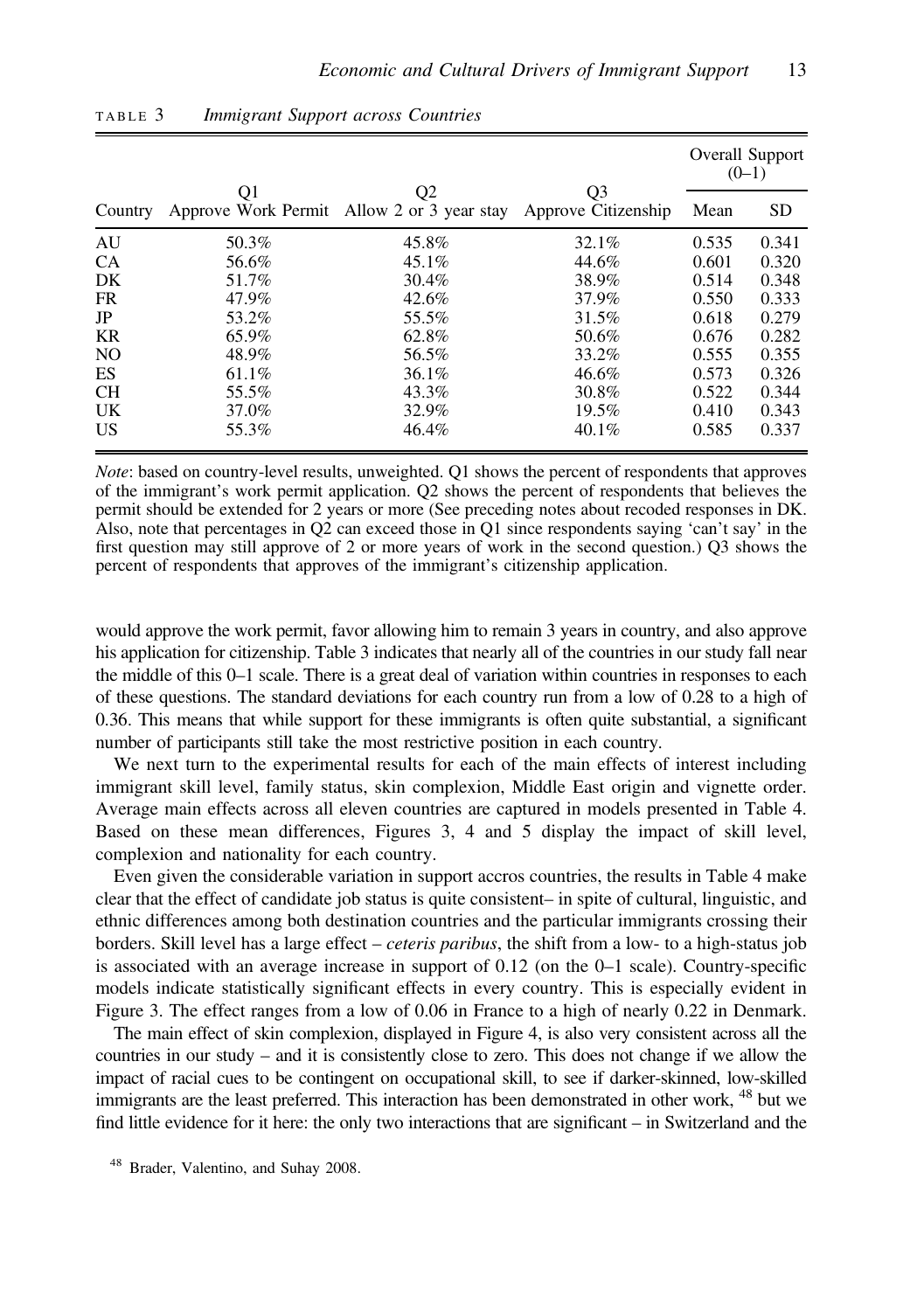|                      | ALL         | AU          | CA          | DK          | <b>FR</b>   | JP          |
|----------------------|-------------|-------------|-------------|-------------|-------------|-------------|
| <b>Job Status</b>    | $0.120***$  | $0.113***$  | $0.107***$  | $0.219***$  | $0.063***$  | $0.067***$  |
|                      | (0.004)     | (0.020)     | (0.019)     | (0.012)     | (0.019)     | (0.008)     |
| <b>Family Status</b> | $-0.002$    | 0.002       | 0.008       | 0.021       | $-0.017$    | 0.000       |
|                      | (0.002)     | (0.008)     | (0.007)     | (0.012)     | (0.019)     | (0.003)     |
| Complexion           | 0.002       | 0.030       | 0.022       | $-0.012$    | $-0.016$    | $-0.004$    |
|                      | (0.004)     | (0.020)     | (0.019)     | (0.012)     | (0.019)     | (0.008)     |
| <b>Middle East</b>   | $-0.020***$ | $-0.015$    | $-0.004$    | $-0.028***$ | $-0.076***$ | $-0.011***$ |
|                      | (0.002)     | (0.008)     | (0.007)     | (0.006)     | (0.008)     | (0.003)     |
| Cand                 | $-0.038***$ | $-0.038***$ | $-0.057***$ | $0.022***$  | $-0.031***$ | $-0.027***$ |
|                      | (0.002)     | (0.008)     | (0.007)     | (0.007)     | (0.007)     | (0.003)     |
| Constant             | $0.524***$  | $0.487***$  | $0.564***$  | $0.403***$  | $0.590***$  | $0.605***$  |
|                      | (0.004)     | (0.019)     | (0.017)     | (0.014)     | (0.020)     | (0.007)     |
| N                    | 19734       | 1984        | 1982        | 4266        | 2145        | 8146        |
| $N$ (ind)            |             | 998         | 998         | 3047        | 1073        | 4073        |
|                      | $\rm KR$    | $NO$        | ES          | <b>CH</b>   | UK          | US          |
| <b>Job Status</b>    | $0.078***$  | $0.166***$  | $0.097***$  | $0.123***$  | $0.179***$  | $0.073***$  |
|                      | (0.017)     | (0.021)     | (0.017)     | (0.018)     | (0.012)     | (0.014)     |
| <b>Family Status</b> | $-0.005$    | $-0.013$    | $-0.003$    | $-0.008$    | $-0.006$    | $-0.004$    |
|                      | (0.004)     | (0.007)     | (0.017)     | (0.018)     | (0.005)     | (0.005)     |
| Complexion           | $-0.000$    | $-0.017$    | 0.001       | 0.026       | 0.020       | $-0.000$    |
|                      | (0.017)     | (0.021)     | (0.017)     | (0.018)     | (0.012)     | (0.014)     |
| <b>Middle East</b>   | 0.002       | $-0.027***$ | 0.000       | 0.007       | $-0.009*$   | $-0.064***$ |
|                      | (0.004)     | (0.007)     | (0.001)     | (0.006)     | (0.005)     | (0.005)     |
| Cand                 | $-0.017***$ | $-0.050***$ | 0.000       | $-0.061***$ | $-0.080***$ | $-0.047***$ |
|                      | (0.004)     | (0.007)     | (0.001)     | (0.006)     | (0.005)     | (0.005)     |
| Constant             | $0.647***$  | $0.523***$  | $0.526***$  | $0.479***$  | $0.358***$  | $0.606***$  |
|                      | (0.015)     | (0.019)     | (0.017)     | (0.019)     | (0.011)     | (0.013)     |
| N                    | 2044        | 1992        | 2988        | 2467        | 5496        | 4069        |
| $N$ (ind)            | 1022        | 999         | 1494        | 1234        | 2748        | 2048        |

TABLE 4 4 The Main Effects of Job Status, Family Status, Complexion and Middle Eastern Origin

Note: cells contain coefficients (with standard errors in parentheses) from a mixed-effects multiple regression estimated using GLS. \*p<0.05; \*\*p <sup>&</sup>lt; 0.01; \*\*\*p<0.001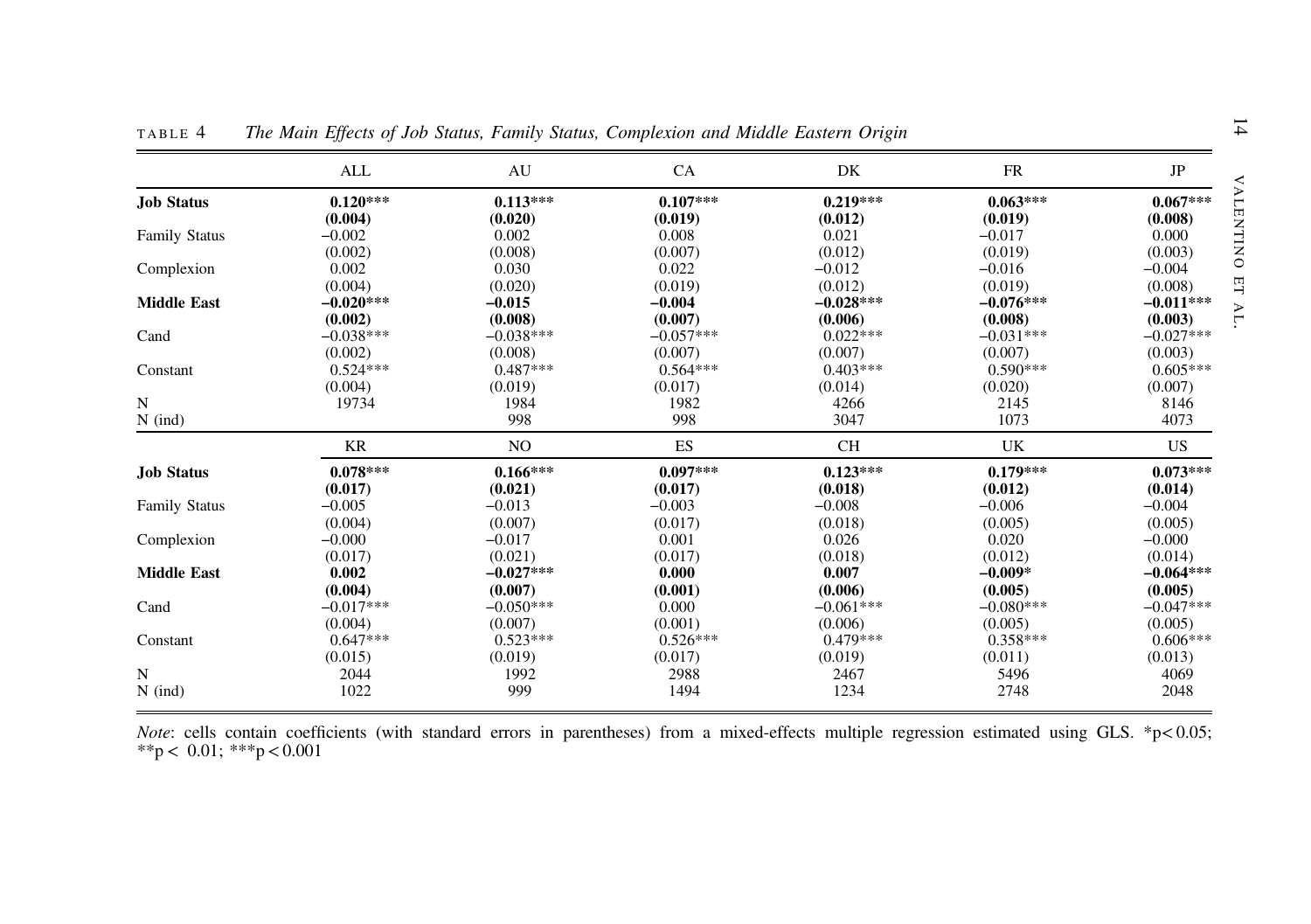<span id="page-14-0"></span>

Fig. 3. Average treatment effect of job status by country

UK – are in the opposite direction. The results from these models are available in Appendix Table 2. These effects also do not vary by level of racial animus: those who express the most negative attitudes towards non-whites in general are not more sensitive to the skin tone than those with more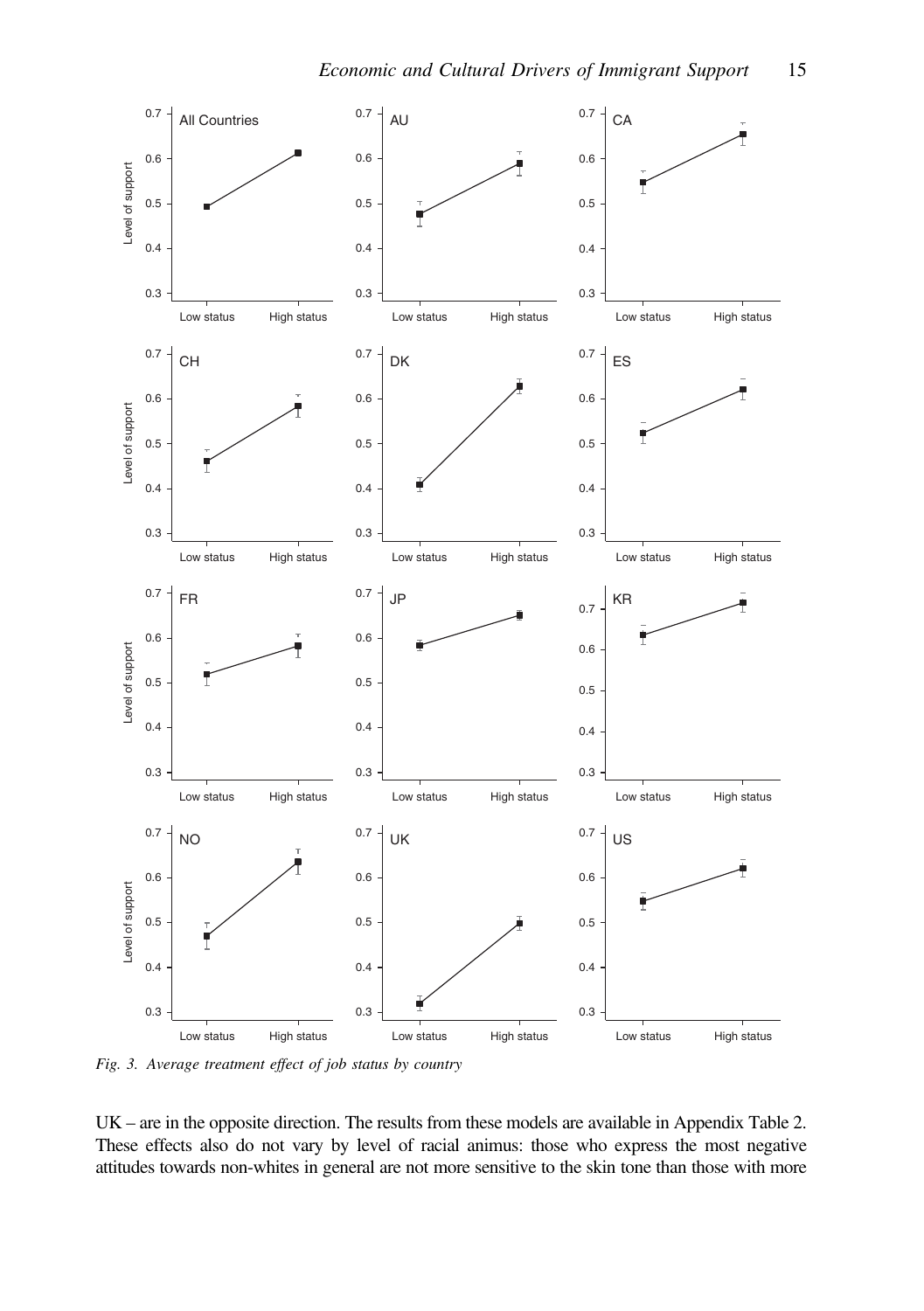<span id="page-15-0"></span>

Fig. 4. Average treatment effect of skin complexion by country

positive attitudes. This is an important result, because it gives us more confidence that skin tone, above and beyond other dimensions of cultural difference, does not dramatically influence immigration opinion.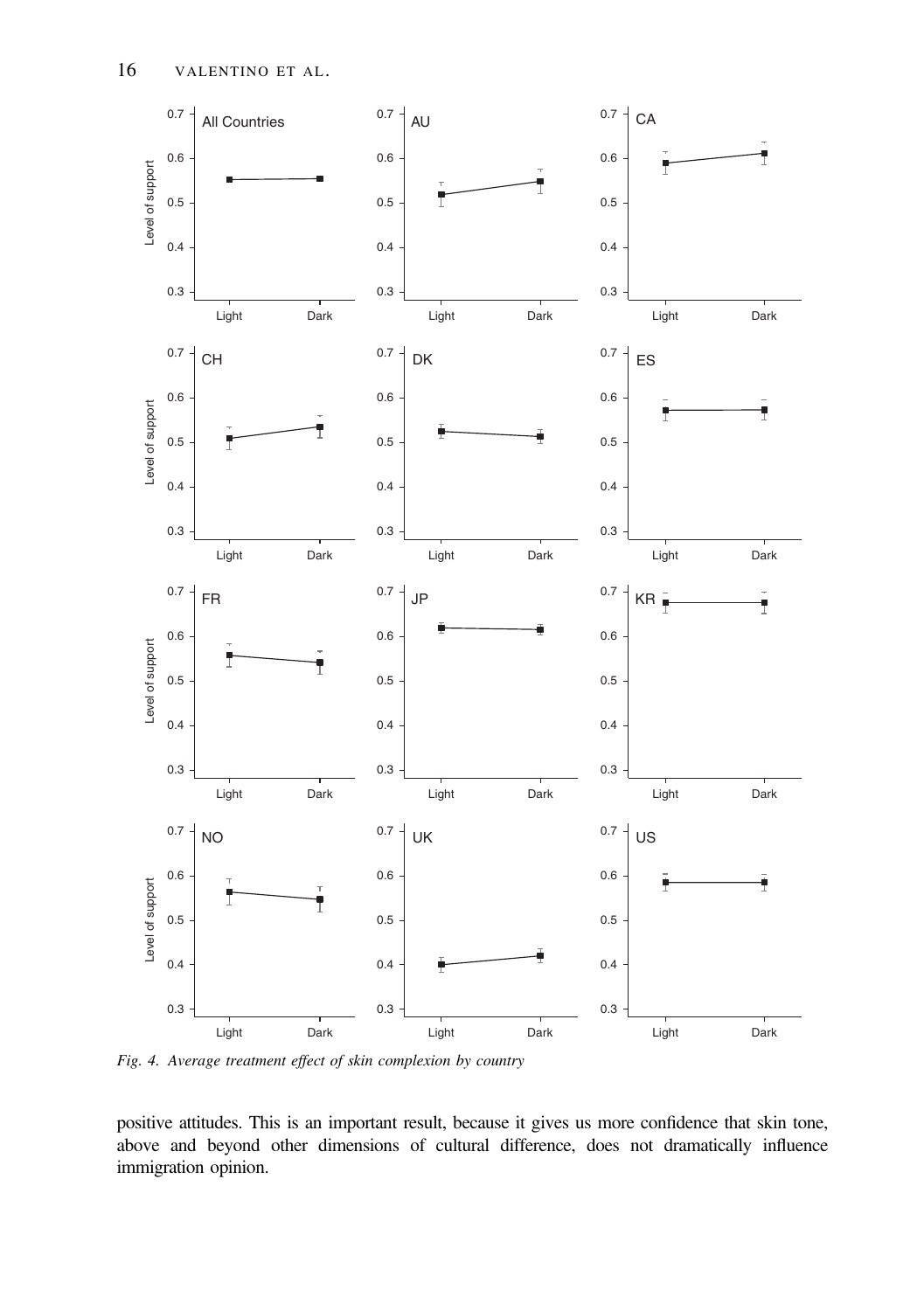<span id="page-16-0"></span>

Fig. 5. Average treatment effect of Middle Eastern origin, by country

The Middle Eastern cue, in contrast, proves significant in many countries, including Denmark, France, Japan, Norway, UK and the US, as shown in Figure 5 and Table 4. The coefficient is negative in eight of the eleven countries, and is significant on average (−0.02,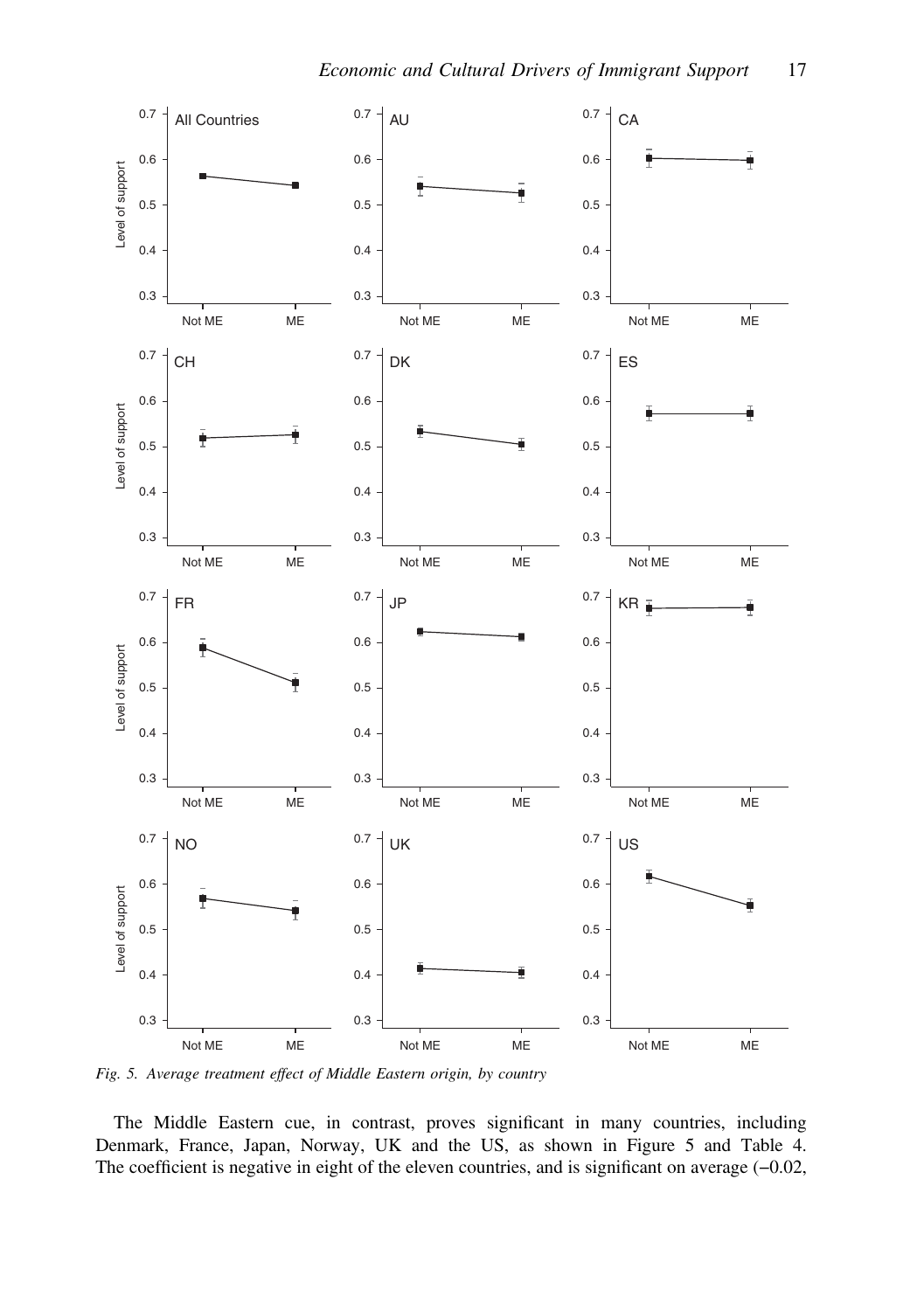p< 0.05). The modest average effect masks significant cross-country variation, however. French (−0.08) and American respondents (−0.06) impose substantial penalties on immigrants from the Middle East. The effect is surprisingly small in Switzerland, given recent anti-immigrant policy developments there. These effects are all the more impressive given that the Muslim-majority country we use in each study, Kuwait, is not known as a hotbed of anti-Western sentiment.

Next we turn to the argument about perceived sociotropic concerns – the impact of new immigrants on the domestic economy as a whole. Recall that we expected natives to be especially averse to unskilled immigrants with dependents. Statistically speaking, we anticipated a positive interaction between immigrant skill and family status. The results (displayed in Appendix Table 2) are consistent with this expectation: the presence of a wife and children reduces support when the immigrant is of low skill, but not when he is highly skilled. This is consistent with the notion that many publics, as a whole, are especially wary of lowerskilled immigrants with large families who might represent a larger burden on the nation's economy. The individual country effects are displayed in [Figure 6](#page-18-0), and the interaction of interest is statistically significant for six of the eleven countries. Note also that the interaction is not stronger in countries with large social welfare states, as the Tax Burden hypothesis might presume. The interaction is large in the United States, Norway and Denmark – places with much more generous welfare systems. This suggests the effect is not narrowly egocentric, because publics that are especially vulnerable to high tax rates are not increasingly opposed.

The final row of coefficients in Table 4 shows the difference in levels of support for the second (versus the first) immigrant vignette presented to each respondent. The second vignette elicits significantly less support than the first (roughly −0.04 less, on average), and since vignette order was randomly assigned, this effect is independent of immigrant job status, complexion, national origin and family status. This order effect is significant in all countries except Spain. One possible interpretation is that the immigrant in the second vignette triggers even greater concern about the society-wide burdens associated with immigration.

The results so far reveal the overwhelming importance of job status in accounting for immigrant support cross-nationally. Recall, however, that the logic of the Labor Market Competition hypothesis suggests natives should be most threatened by, and therefore react most strongly against, newcomers who compete directly for employment opportunities in the natives' SES stratum. Testing this possibility requires an interaction between immigrant job status and native SES. If labor market competition drives immigration support, then support for high-occupational-status immigrants will be *lower* among high-versus low-SES natives, while the reverse should be true for low-occupational-status immigrants.

Models including the key interactions for testing the Labor Market Competition hypothesis are included in Appendix Tables 3–5. The critical results are presented in [Figure 7.](#page-19-0) Do natives oppose immigrants who pose a greater competitive risk to their own employment prospects or salaries? Our evidence suggests not. In no country do we observe a negative interaction between job status and respondent SES. We present the results for education in [Figure 7.](#page-19-0) Indeed, and contrary to the expectations, high-SES natives are often significantly more enthusiastic than low-SES natives about admitting immigrants of high job status. The combined estimation in the top left panel of [Figure 7](#page-19-0) shows a small but significant positive interaction between respondent education and the immigrant's job status. One might presume this result counts as mild support for the Tax Burden hypothesis, since those who are most likely to bear the costs of a larger social welfare state should be expected to prefer higher-skilled immigrants. That said, there is no significant interaction between immigrant job status and our other measures of SES status, occupation and income, and even the results for education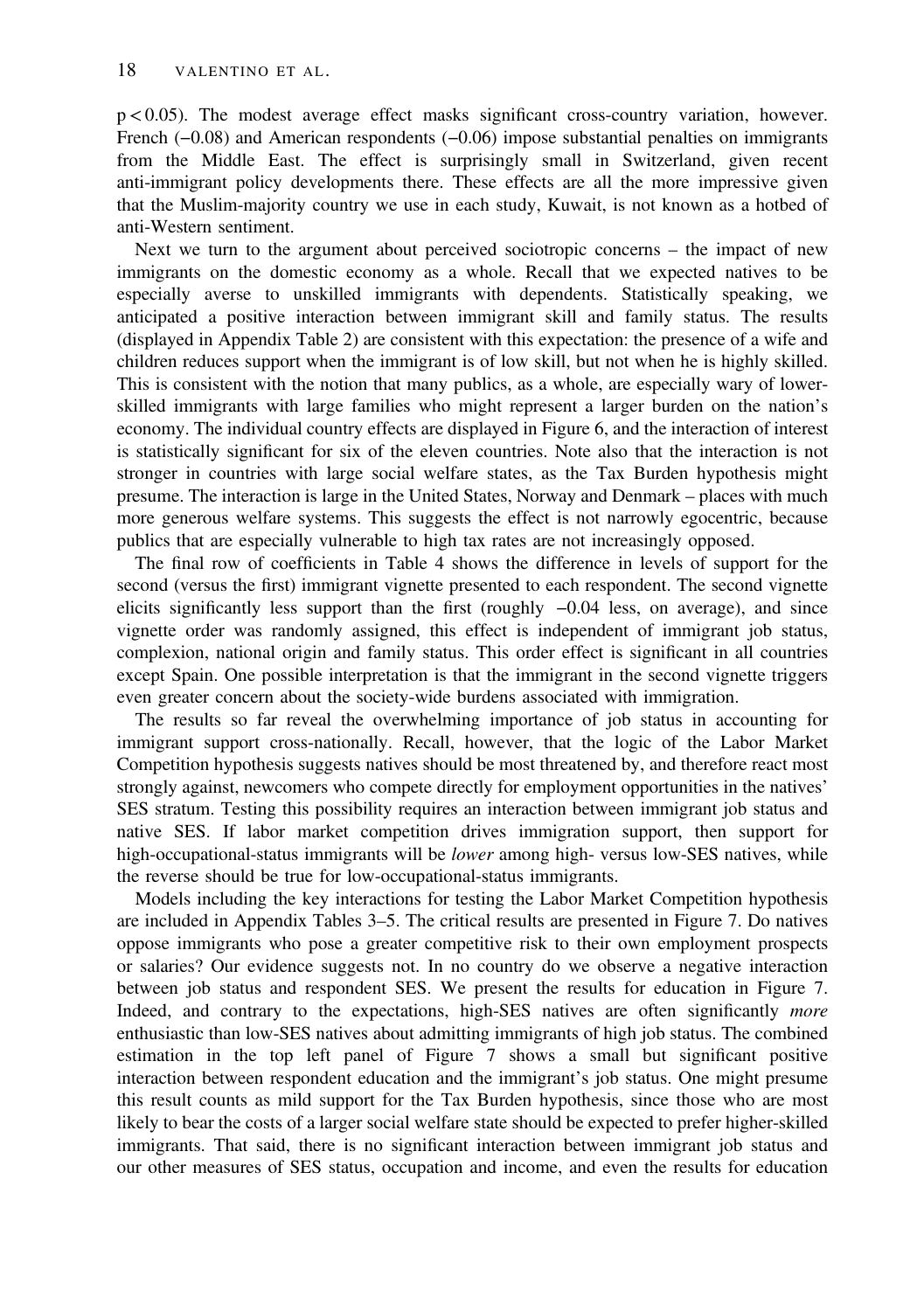<span id="page-18-0"></span>

Fig. 6. Average treatment effect of family status, moderated by job status by country

are only significant in the combined estimation, not the by-country results (see Appendix Table 3). In summary, the predominant impact of immigrant job status is unmoderated by the respondent's SES.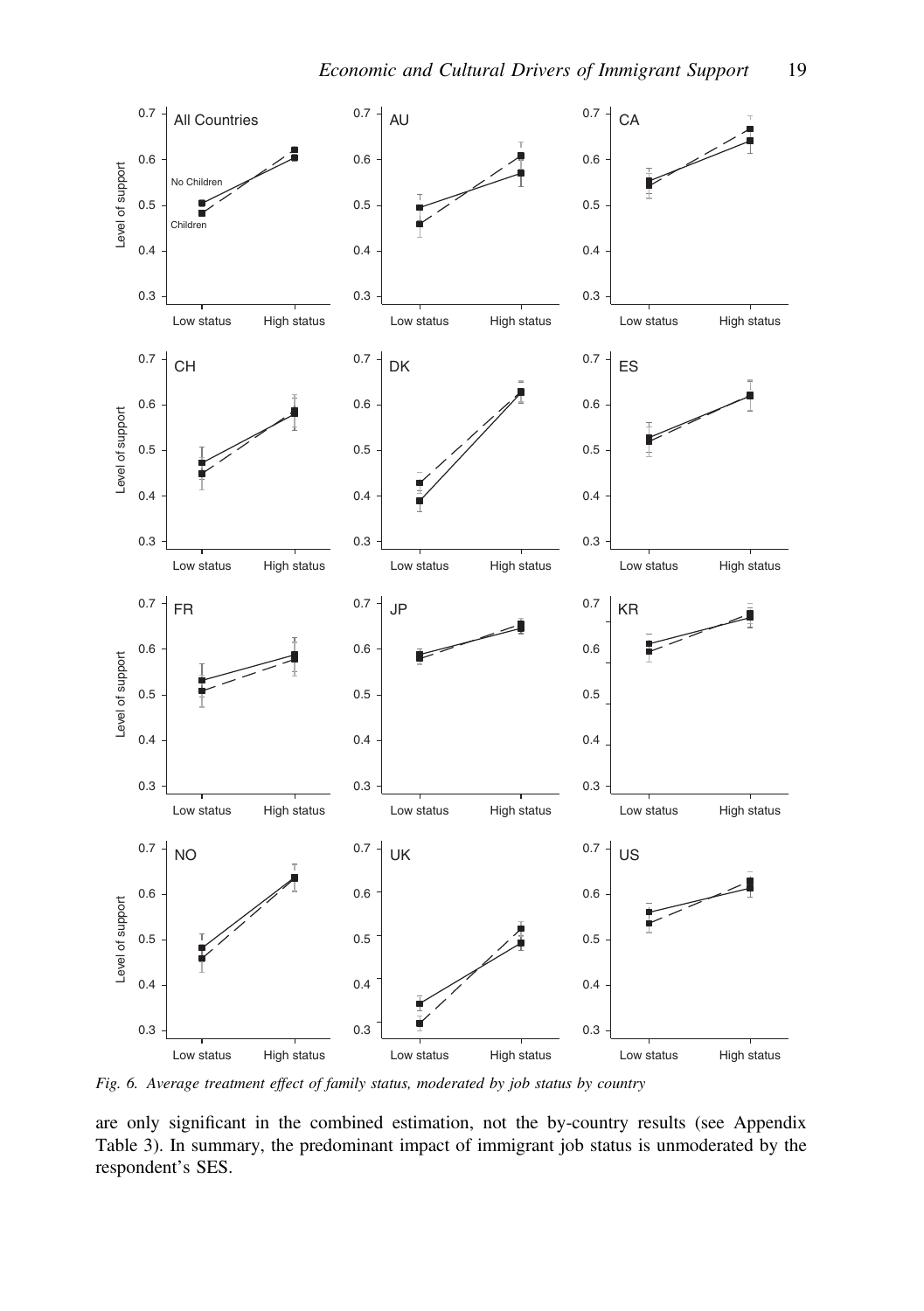<span id="page-19-0"></span>

Fig. 7. Average treatment effect of job status, moderated by respondent education

The weight of the evidence points towards the Sociotropic Economic Threat hypothesis. We nevertheless need to explore one further possibility – that Tax Burden and Welfare Chauvinism processes are operating simultaneously. We think this explanation is not consistent with the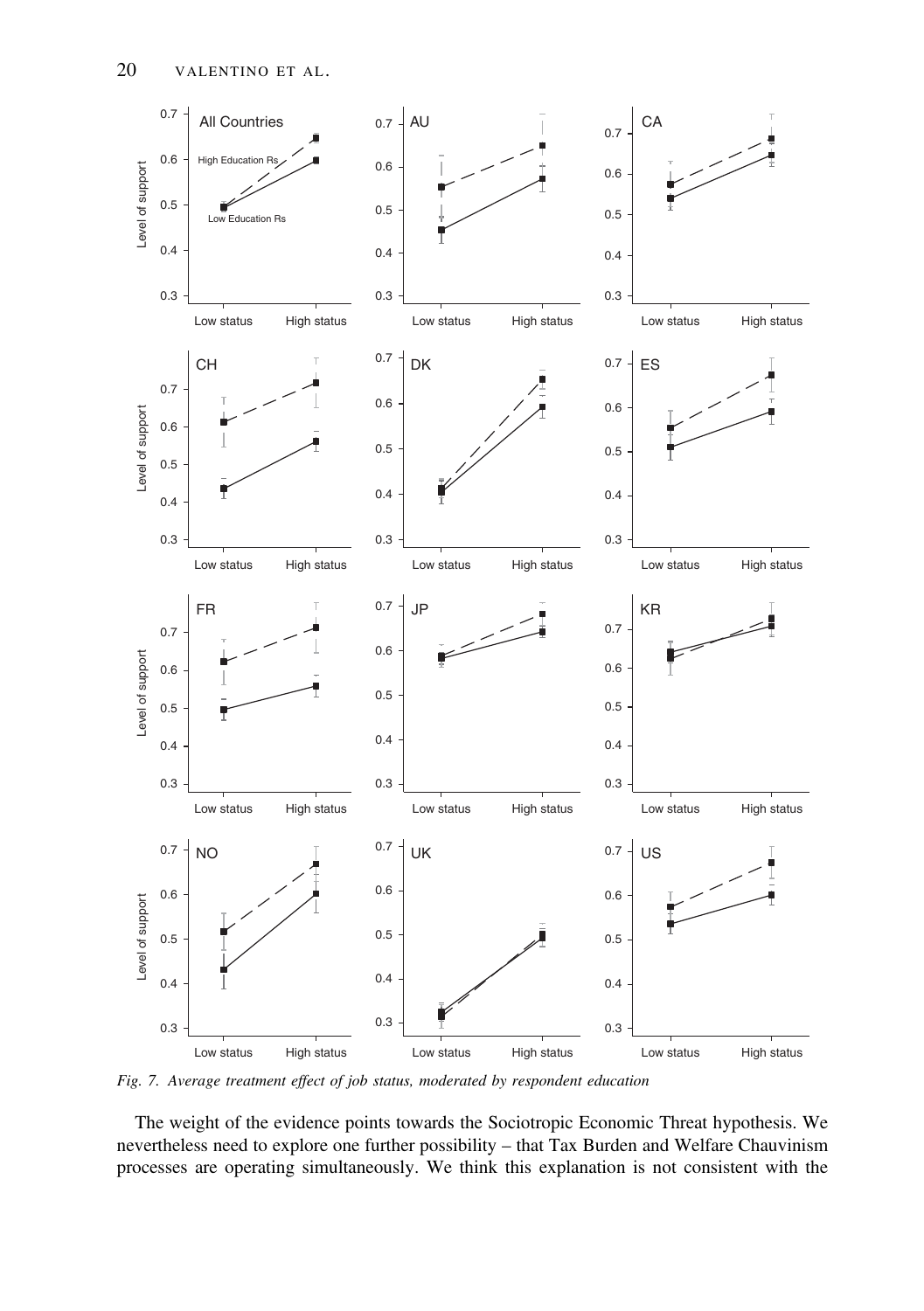general pattern, because the actual flexibility of the social welfare pie in each country is constant. Therefore, one would expect one of these native groups to respond more powerfully to the low-skilled immigrant than the other based on the flexibility of the social welfare state to increase the total amount of benefits available. Since countries vary in the degree to which they alter the size of the welfare pie based on changes in demand due to immigration or other forces, we would not expect such a consistent pattern to emerge across all these countries.

We can, however, further explore how sensitive high-SES natives are to particular aspects of the economic threat posed by immigrants. In the pretest questionnaires, we asked respondents to think about the impact of immigrants on their country (on taxes and jobs) from the two countries that we would subsequently mention in the vignettes. Note that because these concerns were asked in the pretest, responses could not be affected by the manipulation. We expect that most respondents assume that most immigrants are of low skill, and so they should be thinking of low-skilled immigrants as they respond to these questions about the consequences of immigration in general.

Appendix Table 6 includes models of 'openness to immigration' on measures of concern about (1) immigrants increasing taxes and (2) immigrants taking jobs away from citizens. The models allow each to interact with measures of SES. If the Tax Burden hypothesis were correct, we would expect the interaction between taxes and the respondent's income to be negative and significant, since the impact of tax concerns on tolerance should be most steeply negative among high-SES natives. We do not find this to be the case. Both variables are negatively associated with openness to immigration, as we would expect, but tax concerns are not better predictors of opposition among high-SES natives, nor are concerns about jobs a better predictor among low-SES natives.

The absence of any significant variation in country-level results is also of significance. Countries in our sample range from quite modest and inflexible welfare states (for example, the United States) to very comprehensive ones (for example, Denmark); they notably include examples from each of Esping-Anderson's<sup>49</sup> classic 'three worlds of welfare capitalism': liberal, such as the United States, Canada and Switzerland; Christian democratic, including France and Spain; and social democratic, including Denmark, Norway and Switzerland. If welfarechauvinistic accounts were operating, we would expect poorer respondents in less generous welfare regimes to be especially concerned about sharing a small pie, and thus to oppose low-skilled immigrants far more than wealthy natives would. Alternatively, in high-tax, social democratic welfare states, wealthy respondents might be more motivated by tax-related issues and should thus oppose low-skilled immigrants more than less wealthy natives. However, no clear pattern consistent with these hypotheses emerges across our countries. Rather, all of our results point in the same direction: low-skilled immigrants are less preferred in all countries and about equally among both low- and high-SES native groups.

## DISCUSSION, AND A FURTHER TEST OF THE IMPACT OF RACE

Our findings are clearest about the way in which economic concerns impact attitudes towards immigrants. On the cultural threat side, we find that skin tone had little effect but religious affiliation was significant. The result on skin tone is quite consistent with both Hopkins and Ostfeld,<sup>50</sup> who found relatively modest effects on most dependent variables of interest. Still, we would not conclude based on these results that racial concerns are irrelevant to most publics. One final piece of evidence on this point comes from five of our country studies – Canada, France, Spain, the United Kingdom and the United States – which included indicators of

 $^{49}$  Esping-Anderson [1990.](#page-23-0)<br> $^{50}$  Hopkins [2015](#page-24-0); Ostfeld [2017](#page-24-0).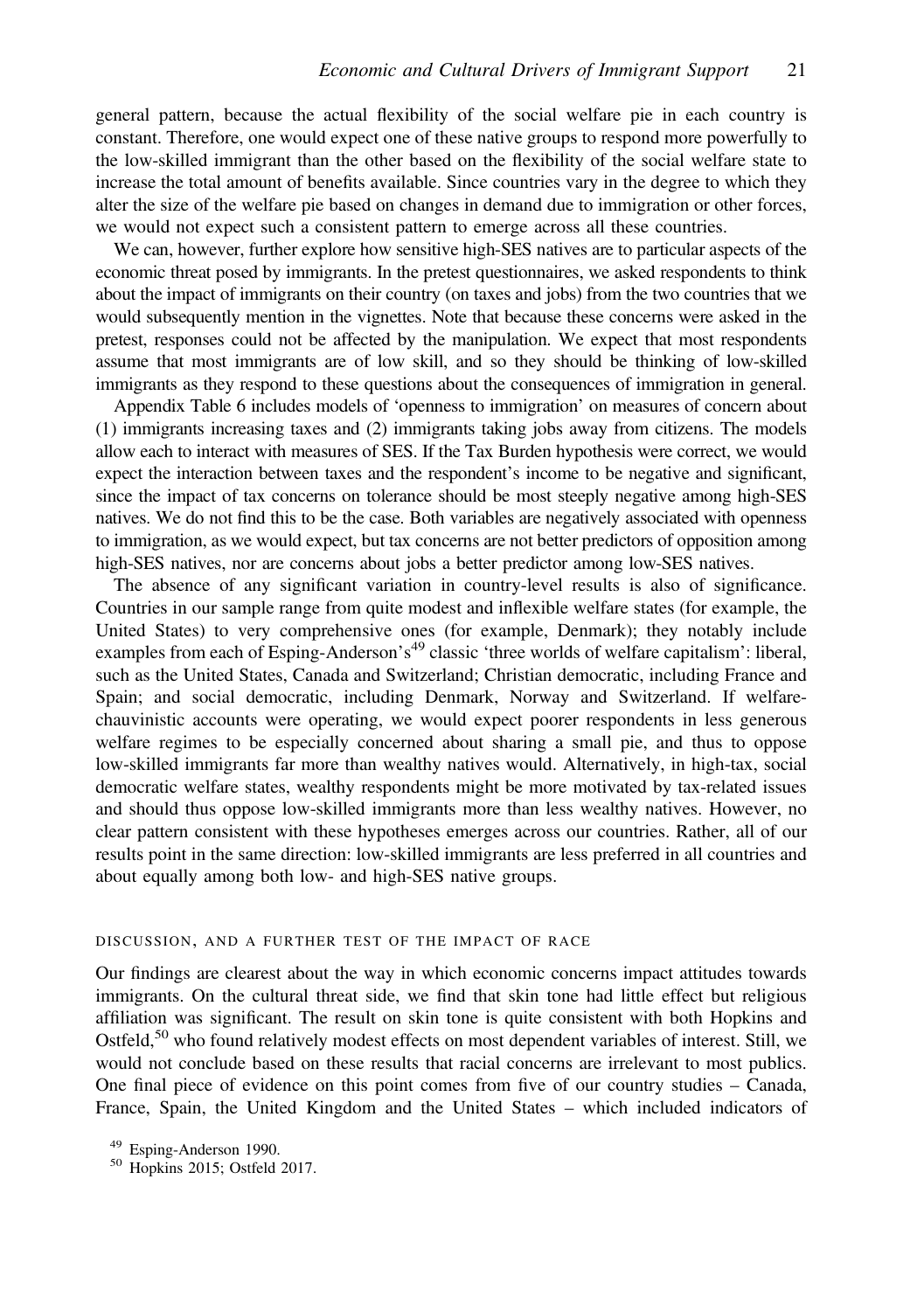citizens' racial attitudes that are independent of their attitudes about immigrants. In these countries we can examine whether racial sentiments, rather than attitudes about immigrants per se, are linked to views about the immigrants described in our vignettes. In the United States we asked the standard 4-item agree–disagree racial resentment tapping attitudes about blacks.<sup>51</sup> In Canada, France, Spain and the United Kingdom, we used a slightly modified version of the scale, with a three-item battery focusing on 'minorities' in order to make the items applicable to those other countries.<sup>52</sup> Each of these sets of items was additively combined and similarly rescaled to run from 0–1. Appendix Table 7 includes results from country-by-country models of immigrant support including treatment effects alongside racial resentment, as well as demographic controls (gender, age, education and income). This evidence makes it clear that racial attitudes remain a powerful determinant of opinions about immigrants. Moving from low to high levels of symbolic racism decreases support for the target immigrants by between 0.3 and nearly 0.6 on the one-unit dependent variable. These associations dwarf the experimental effects of job status. Indeed, in every country where we measured attitudes about blacks or minorities, anti-minority resentment was by far the strongest predictor of opposition to admitting the immigrants described in the vignettes. Clearly, racial animus remains a force in immigration politics, despite the null results we find for skin complexion.

Skin complexion may simply have little effect when other dimensions of cultural difference are salient, as they typically are in the real world. All our vignettes feature immigrants from countries that would be seen as racially or ethnically distinct to begin with. In some sense, then, the immigrants in these vignettes are ethnic "others" compared to the majority group. Complexion is thus but one of a larger set of cues relevant to cultural distinction that drives immigration opinion, and it does not seem to be of overriding importance.

Our experiments nevertheless reveal powerful effects of job status – and, most importantly, effects consistent with recent studies that land on sociotropic economic concerns. As in Hainmueller and Hiscox's work,<sup>53</sup> whose findings are limited to the United States, we find a powerful, independent role for cues about skill level that is invariant across natives' SES levels– this time, in eleven countries and across four continents. Low-skilled immigrants, regardless of their eagerness to work and willingness to speak a new language, features which we held constant across all vignettes, trigger substantially more opposition and resistance.

The study's most significant contribution to the literature is the strong and consistent support for the Sociotropic Economic Threat hypothesis across such a broad range of countries. One might argue that we cannot rule out the possibility that respondents reacted to the skill manipulation with *only* economic concerns in mind. This has been our interpretation, certainly, but we acknowledge the possibility that 'low-skilled immigrant' may not be a purely economic cue – it may carry also a set of associated socio-cultural stereotypes as well. To what extent is this economic cue purely economic? We are able to explore this indirectly: if there were a sociocultural component to our skill manipulation, we would expect the treatment to be moderated, at least in part, by respondents' racial attitudes. In other words, the low-skill immigrant would be

<sup>51</sup> From Sears and Henry ([2003\)](#page-24-0); 1. 'Generations of slavery and discrimination have created conditions that make it difficult for blacks to work their way out of the lower class.' 2. 'It's really a matter of some people not trying hard enough. If blacks would only try harder they could be just as well off as whites.' 3. 'Over the past few years, blacks have got less than they deserve.' 4. 'The Irish, Italians, Jews, Vietnamese and other minorities overcame prejudice and worked their way up. Blacks should do the same without any special favors.'<br> $52 \times 1$ . Minorities need to work their way up on their own without favoured treatment. 2. Economic success is

really a matter of individual effort; if minorities would only try harder they could be just as well off as white people. 3. Discrimination against minorities makes it difficult for them to succeed in COUNTRY.' <sup>53</sup> Hainmueller and Hiscox [2010.](#page-23-0)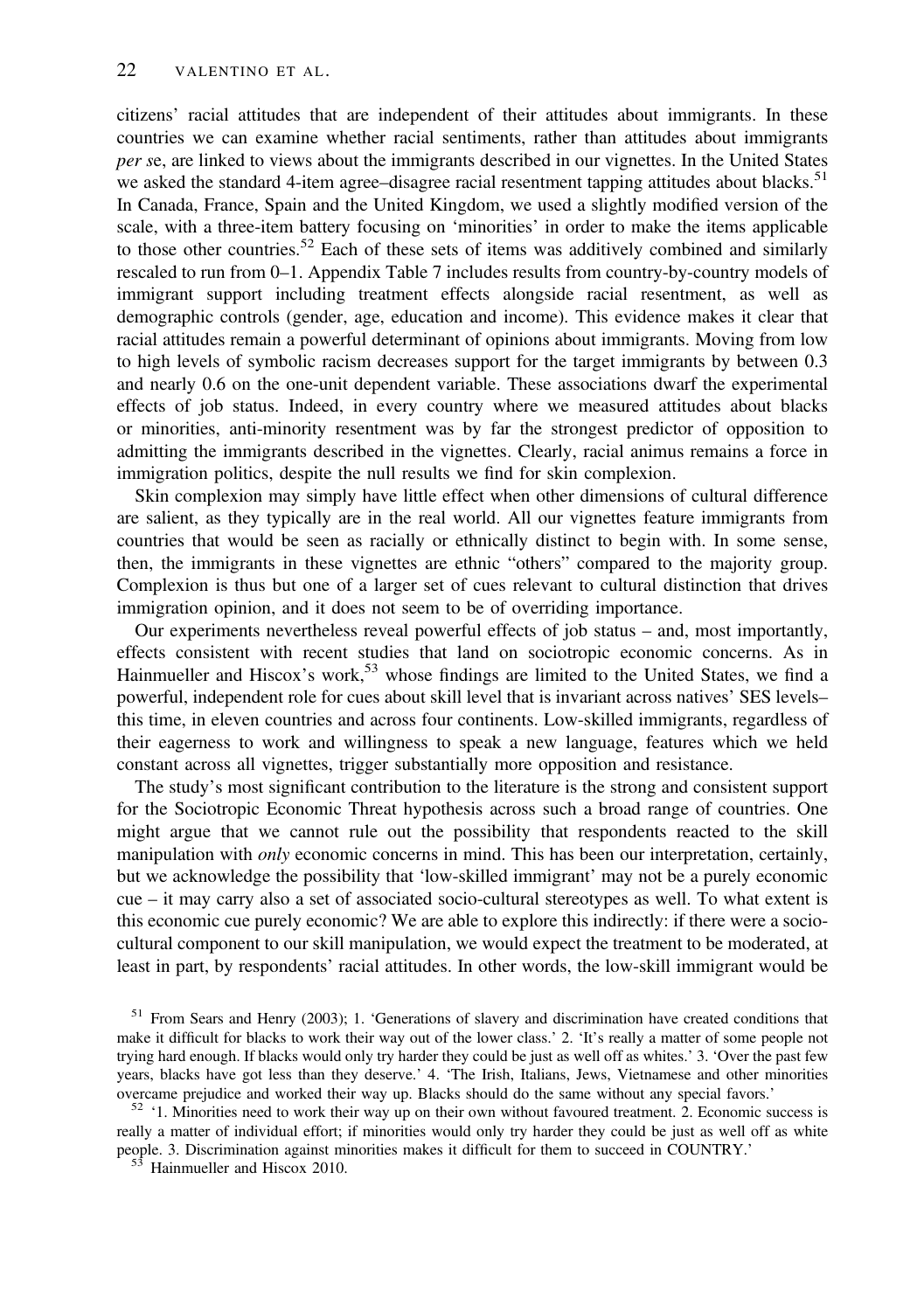<span id="page-22-0"></span>opposed even more strongly by respondents high in racial animus. A slight adjustment of Appendix Table 7 models offers the necessary test. Appendix Table 8 displays the results of models that add an interaction between our measure of racial animus and the job status treatment. In no country does ethnocentrism moderate the effect on job status. This reassures us that the job status manipulation is indeed primarily interpreted as an economic (rather than socio-cultural) cue.<sup>54</sup>

What are the implications of our core finding? Immigration attitudes have real-world consequences, of course, and considering the policy consequences of our findings is thus an important objective. One consequence associated with this pattern is that programs that privilege high-skilled immigrants – focusing on admitting only newcomers with very high levels of wealth and/or skill – are likely to be more popular than those with other goals, such as family reunification. Some US experts have already suggested that a shift towards policies that favor high-skilled immigrants would be beneficial economically,<sup>55</sup> for instance, and this policy trend is evident cross-nationally as well. Indeed, August 2017 policy proposals from the Trump administration illustrate the popularity of a 'points'-based immigration policy. Of course, just because a shift towards economically focused immigration policy is popular does not mean it will come without a human cost.

Another objective must be to better understand the mechanisms underlying sociotropic economic effects. Our article has provided powerful evidence of the significance of an economic threat that is not directly about one's personal economic situation. These findings are consistent with the literature on the importance of sociotropic versus egocentric economic concerns in presidential voting.<sup>56</sup> However, we still lack a strong theoretical account for how these concerns affect preferences. One possibility is that individuals connect sociotropic concerns with their individual future economic prospects – meaning that concerns about sociotropic economic threats are signals of one's own prospective economic situation. Another possibility is that sociotropic concerns reflect a more nationalistic, group-based commitment: citizens may be genuinely worried about the economic success of the nation as a whole because they identify with that collective. It is important for future work to examine the causal mechanisms underlying this process more fully.

#### **REFERENCES**

- Abowd, John M., and Richard B. Freeman. 1991. Introduction and Summary. In Immigration, Trade, and the Labor Market, edited by John M. Abowd and Richard B. Freeman, 1–25. Chicago, IL: University of Chicago.
- Alvarez, R. Michael, and Tara L. Butterfield. 2000. The Resurgence of Nativism in California? The Case of Proposition 187 and Illegal Immigration. Social Science Quarterly 81: 167–79.

Bailenson, Jeremy N., Shanto Iyengar, and Nick Yee. 2008. Facial Similarity Between Voters and Candidates Causes Influence. Public Opinion Quarterly 72 (5):935–61.

Blumer, Herbert G. 1958. Race Prejudice as a Sense of Group Position. Pacific Sociological Review 1 (1):3–7.

<sup>54</sup> Since these models include three two-way interactions with job status (since there are already interactions with family status and complexion), the results were confirmed by dropping all interactions except racial animus x job treatment. That interaction, even when it is alone in the model, is statistically insignificant across country studies.<br><sup>55</sup> West [2010](#page-25-0).<br><sup>56</sup> Kinder and Kiewet [1981](#page-24-0); MacKuen, Erikson, and Stimson [1992.](#page-24-0)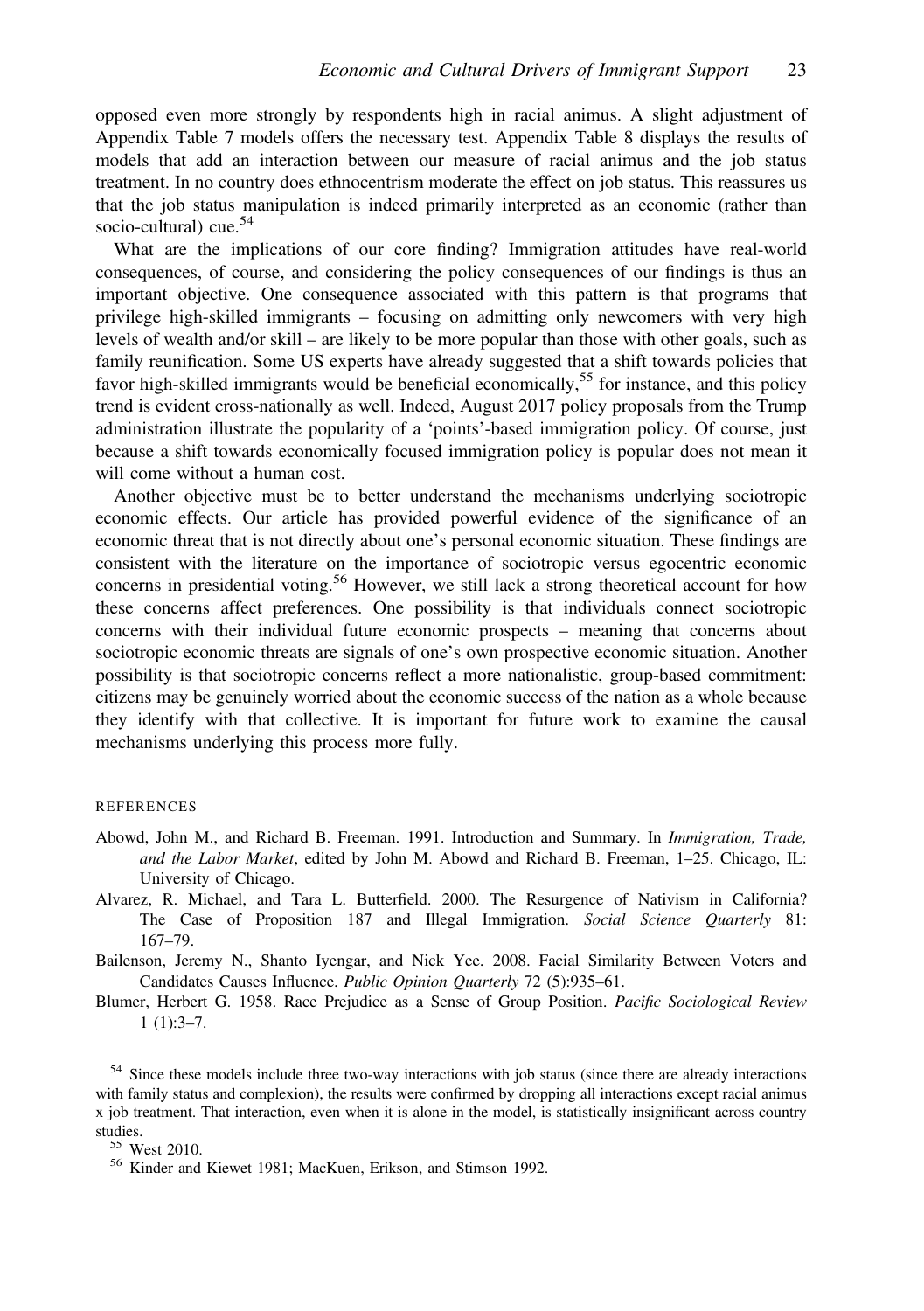- <span id="page-23-0"></span>Borjas, George J., and Richard B. Freeman, eds. 1992. Immigration and the Work Force: Economic Consequences for the United States and Source Areas. Chicago, IL: University of Chicago.
- Brader, Ted, Nicholas A. Valentino, and Elizabeth Suhay. 2008. What Triggers Public Opposition to Immigration? Anxiety, Group Cues, and Immigration Threat. American Journal of Political Science 52 (4):959–78.
- Burns, Peter, and James G. Gimpel. 2000. Economic Insecurity, Prejudicial Stereotypes, and Public Opinion in Immigration Policy. Political Science Quarterly 115 (2):201–25.
- Calavita, Kitty. 1996. The New Politics of Immigration: 'Balanced-Budget Conservatism' and the Symbolism of Proposition 187. Social Problems 43 (3):284–305.
- Ceobanu, Alin M., and Xavier Escandell. 2010. Comparative Analyses of Public Attitudes Towards Immigrants and Immigration Using Multinational Survey Data: A Review of Theories and Research. Annual Review of Sociology 36:309–28.
- Citrin, Jack, Donald Green, Christopher Muste, and Cara Wong. 1997. Public Opinion Toward Immigration Reform: The Role of Economic Motivations. Journal of Politics 59:858–81.
- Clark, John A., and Jerome S. Legge, Jr. 2009. Economics, Racism, and Attitutudes Toward Immigration in the New Germany. Political Research Quarterly 50 (4):901–17.
- Dancygier, Rafaela M. 2010. Immigration and Conflict in Europe. Cambridge, UK: Cambridge University Press.
- Durr, Robert H. 1993. What Moves Policy Sentiment? American Political Science Review 87 (1): 158–70.
- Espenshade, Thomas J., and Charles A. Calhoun. 1993. An Analysis of Public Opinion Toward Undocumented Immigration. Population Research and Policy Review 12:189–224.
- Esping-Andersen, Gøsta. 1990. The Three Worlds of Welfare Capitalism. Princeton, NJ: Princeton University Press.
- Facchini, Giovanni, and Anna Maria Mayda. 2009. Does the Welfare State Affect Individual Attitudes Toward Immigrants? Evidence Across Countries. The Review of Economics and Statistics 91: 295–314.
- Foner, P. 1964. The Policies and Practices of the American Federation of Labor 1900–1909. New York: International Publishers.
- Friedberg, Rachel M., and Jennifer Hunt. 1995. The Impact of Immigration on Host Country Wages, Employment, and Growth. Journal of Economic Perspectives 9 (2):23–44.
- Gimpel, Burns, and James R. Edwards, Jr. 1999. The Congressional Politics of Immigration Reform. Boston, MA: Allyn and Bacon.
- Hainmueller, Jens, and Daniel J. Hopkins. 2014. Public Attitudes Toward Immigration. Annual Review of Political Science 17:225–49.
- Hainmueller, Jens, and Daniel. J. Hopkins. 2015. The Hidden American Immigration Consensus: A Conjoint Analysis of Attitudes toward Immigrants. American Journal of Political Science 59:529–48.
- Hainmueller, Jens, and Michael J. Hiscox. 2007. Educated Preferences: Explaining Attitudes Towards Immigration in Europe. International Organization 61:399–442.
- ——. 2010. Attitudes Toward Highly Skilled and Low-Skilled Immigration: Evidence from a Survey Experiment. American Political Science Review 104:61–84.
- Hanson, Gordon H., Kenneth F. Scheve, and Matthew J. Slaughter. 2007. Public Finance and Individual Preferences Over Globalization Strategies. Economics and Politics 19:1–33.
- Harell, Allison, Stuart Soroka, Shanto Iyengar, and Nicholas A. Valentino. 2012. The Impact of Economic and Cultural Cues on Support for Immigration in Canada and the US. Canadian Journal of Political Science 45 (3):499–530.
- Harwood, Edwin. 1983. Alienation: American Attitudes Toward Immigration. Public Opinion 6:49–51.
- Higham, John. 1988[1955]. Strangers in the Land: Patterns of American Nativism, 1860–1925, 2nd Edition. New Brunswick, NJ: Rutgers University Press.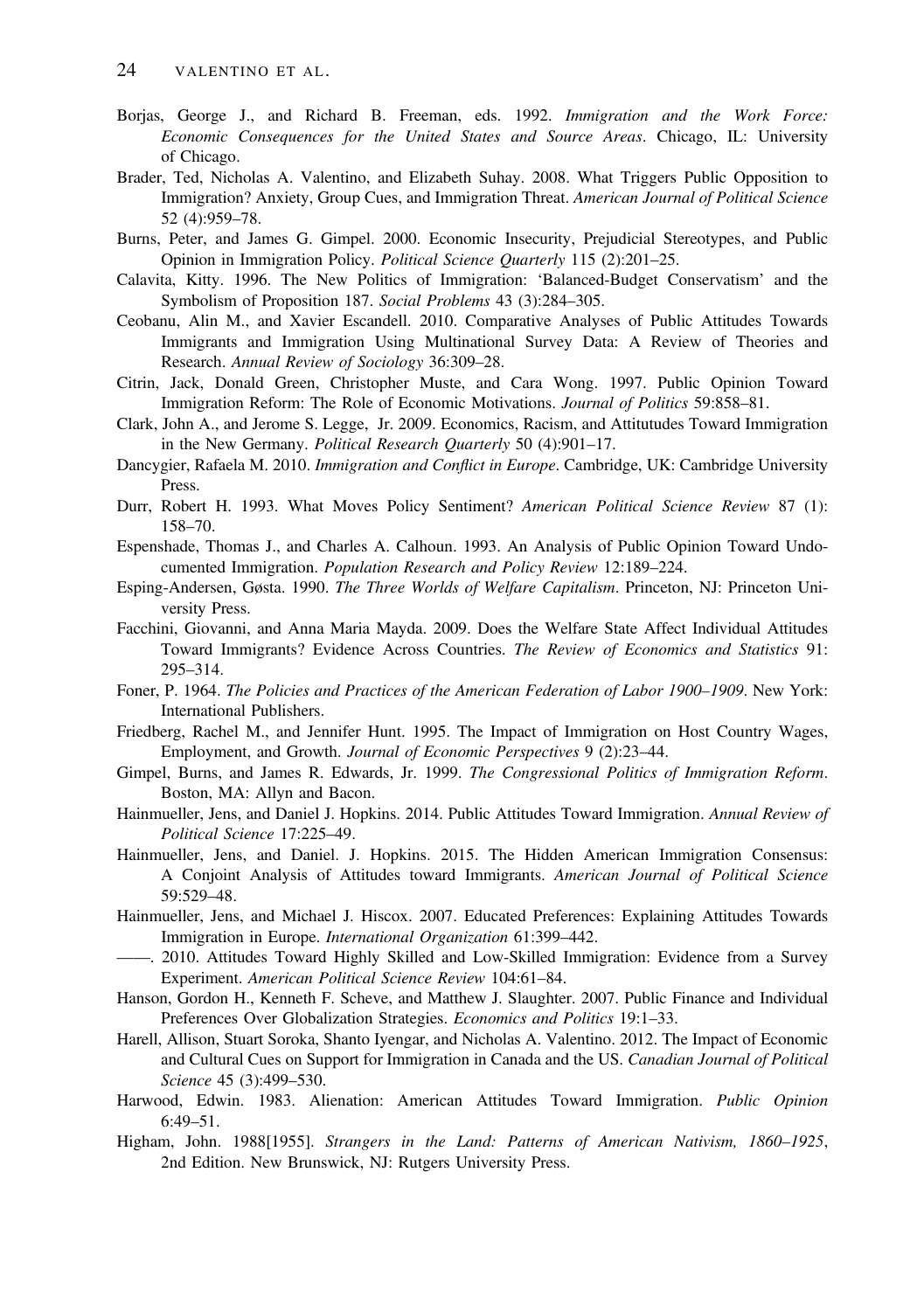- <span id="page-24-0"></span>Hopkins, Daniel J. 2010. Politicized Places: Explaining Where and When Immigrants Provoke Opposition. American Political Science Review 104:40–60.
- -. 2015. The Upside of Accents: Language, Skin Tone, and Attitudes Toward Immigration. British Journal of Political Science 45 (3):531–57.
- Hutchings, Vincent L., and Nicholas A. Valentino. 2004. The Centrality of Race in American Politics. Annual Review of Political Science 7:383–408.
- Iyengar, Shanto, Simon Jackman, Solomon Messing, Nicholas A. Valentino, Toril Aalberg, Ray Duch, Kyu Hahn, Allison Harell, Stuart Soroka, and Tetsuro Kobayashi. 2013. Do Attitudes About Immigration Predict Willingness to Admit Individual Immigrants? A Cross-National Test of the Person-Positivity Bias. Public Opinion Quarterly 77 (3):641–65.
- Jackson, James S., and Marita R. Inglehart. 1995. Reverberation Theory; Stress and Racism in Hierarchically Structured Communities. In Extreme Stress and Communities: Impact and Intervention, edited by Stevan E. Hobfoll and Marten W. de Vries, 353–73. The Netherlands: Springer.
- Kinder, Donald R., and Cindy D. Kam. 2010. Us Against Them. Ethnocentric Foundations of American Public Opinion. Chicago, IL: University of Chicago Press.
- Kinder, Donald R., and D. Roderick Kiewiet. 1981. Sociotropic Politics: The American Case. British Journal of Political Science 11 (2):129–61.
- Lapinski, John S., Pia Peltola, Greg Shaw, and Alan Yang. 1997. Trends: Immigrants and Immigration. Public Opinion Quarterly 61:356–83.
- Lee, Yueh-Ting, and Victor Ottati. 2002. Attitudes Toward U.S. Immigration Policy: The Roles of In-group—Outgroup Bias, Economic Concern, and Obedience to Law. Journal of Social Psychology 142:617–34.
- Lee, Yueh-Ting, Victor Ottati, and Imtiaz Hussain. 2001. Attitudes Toward Illegal Immigration into the United States: California Proposition 187. Hispanic Journal of Behavioral Sciences 23:430–43.
- MacKuen, Michael B., Robert S. Erikson, and James A. Stimson. 1992. Peasants or Bankers? The American Electorate and the U.S. Economy. American Political Science Review 86 (3): 597–611.
- Malhotra, Neil, Yotam Margalit, and Cecilia Hyunjung Mo. 2013. Economic Explanations for Opposition to Immigration: Distinguishing Between Prevalence and Conditional Impact. American Journal of Political Science 57 (2):391–410.
- Mayda, Anna Maria. 2006. Who is against immigration? A cross-country investigation of individual attitudes toward immigrants. The review of Economics and Statistics 88 (3):510–30.
- Nelson, Thomas E., and Donald R. Kinder. 1996. Issue frames and group-centrism in American public opinion. The Journal of Politics 58 (4):1055–78.
- Olzak, Susan. 1992. The Dynamics of Ethnic Competition and Conflict. Stanford, CA: Stanford University Press.
- Ostfeld, Mara. 2017. The Backyard Politics of Attitudes Toward Immigration. Political Psychology 38 (1):21–7.
- Pérez, Efrén O. 2010. Explicit Evidence on the Import of Implicit Attitudes: The IAT and Immigration Policy Judgments. Political Behavior 32:517–45.
- Pettigrew, Thomas F., Ulrich Wagner, and Oliver Christ. 2007. Who Opposes Immigration? Comparing German with North American Findings. Du Bois Review 4 (1):19–39.
- Quillian, Lincoln. 1995. Prejudice as a Response to Perceived Group Threat: Population Composition and Anti-Immigrant and Racial Prejudice in Europe. American Sociological Review 60 (4):586–612.
- Sears, David O., and Patrick J. Henry. 2003. The origins of symbolic racism. Journal of personality and social psychology 85 (2):259–75.
- Scheve, Kenneth F., and Matthew J. Slaughter. 2001. Labor Market Competition and Individual Preferences Over Immigration Policy. The Review of Economics and Statistics 83 (1):133–45.
- Sides, John, and Citrin, Jack. 2007. European Opinion About Immigration: The Role of Identities, Interests and Information. British Journal of Political Science 37 (3):477–504.
- Simon, Rita, and Susan Alexander. 1993. The Ambivalent Welcome. Westport, CT: Praeger.